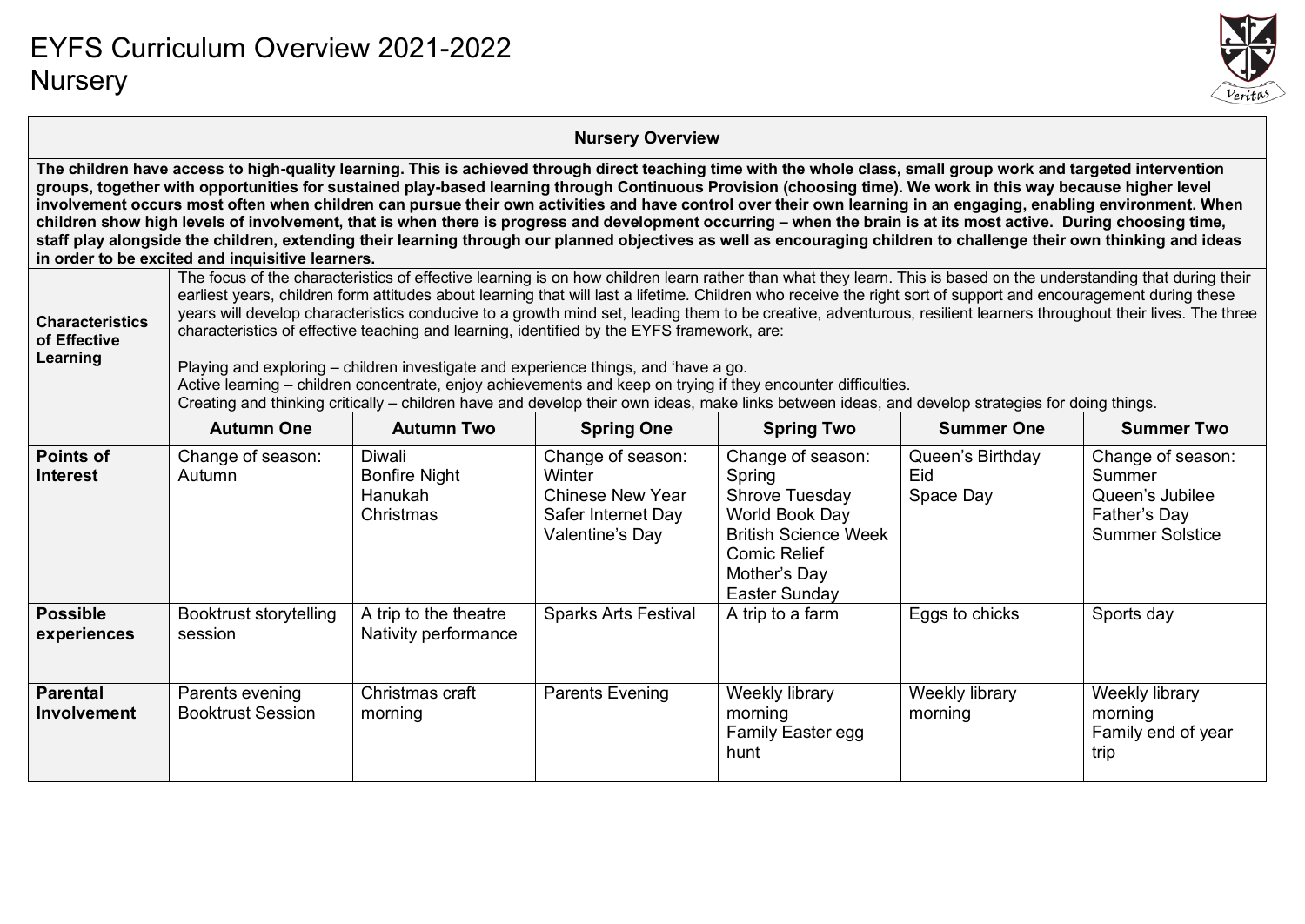

#### **Communication & Language**

**The development of children's spoken language underpins all seven areas of learning and development. Children's back-and-forth interactions from an early age form the foundations for language and cognitive development. The number and quality of the conversations they have with adults and peers throughout the day in a language-rich environment is crucial. By commenting on what children are interested in or doing, and echoing back what they say with new vocabulary added, practitioners will build children's language effectively. Reading frequently to children, and engaging them actively in stories, non-fiction, rhymes and poems, and then providing them with extensive opportunities to use and embed new words in a**  range of contexts, will give children the opportunity to thrive. Through conversation, story-telling and role play, where children share their ideas with support and modelling from their **teacher, and sensitive questioning that invites them to elaborate, children become comfortable using a rich range of vocabulary and language structures.**

|                                                                                                                                                                                                                                                                                                                                                    | <b>Autumn One</b>                                                                                                                                                                                                                         | <b>Autumn Two</b>                                                                                                                                                                                                                                                                                                 | <b>Spring One</b>                                                                                                                                                                                                                                                                                   | <b>Spring Two</b>                                                                                                                                                                                                                                                                       | <b>Summer One</b>                                                                                                                                                                                                                                                                                                          | <b>Summer Two</b>                                                                                                                                                                                                                                                                                              |
|----------------------------------------------------------------------------------------------------------------------------------------------------------------------------------------------------------------------------------------------------------------------------------------------------------------------------------------------------|-------------------------------------------------------------------------------------------------------------------------------------------------------------------------------------------------------------------------------------------|-------------------------------------------------------------------------------------------------------------------------------------------------------------------------------------------------------------------------------------------------------------------------------------------------------------------|-----------------------------------------------------------------------------------------------------------------------------------------------------------------------------------------------------------------------------------------------------------------------------------------------------|-----------------------------------------------------------------------------------------------------------------------------------------------------------------------------------------------------------------------------------------------------------------------------------------|----------------------------------------------------------------------------------------------------------------------------------------------------------------------------------------------------------------------------------------------------------------------------------------------------------------------------|----------------------------------------------------------------------------------------------------------------------------------------------------------------------------------------------------------------------------------------------------------------------------------------------------------------|
| Listening, Attention &<br>Understanding<br>Enjoy listening to longer<br>stories and can<br>remember much of what<br>happens.<br>Pay attention to more<br>than one thing at a time,<br>which can be difficult.<br>Understand a question<br>or instruction that has<br>two parts.<br>Understand 'why'<br>questions.                                  | I can pay attention when<br>an adult is talking. I show<br>this by stopping and<br>looking, with support.<br>I can join in at story and<br>singing time, with<br>support.                                                                 | can pay attention when<br>an adult is talking. I show<br>this by stopping and<br>looking independently<br>I join in at story / singing<br>time independently,<br>sometime joining in with<br>actions or repeated<br>phrases / sounds.                                                                             | I pay attention and<br>respond to adults and<br>other children e.g., answer<br>a simple question or follow<br>a 1-part instruction.                                                                                                                                                                 | I pay attention and<br>respond appropriately to<br>adults and other children,<br>by taking turns in<br>conversation or following<br>2-part instructions,<br>sometimes with support                                                                                                      | I pay attention and<br>respond appropriately to<br>adults and other children,<br>by taking turns in<br>conversations or following<br>2-part instructions, usually<br>independently.                                                                                                                                        | pay attention to more<br>than 1 thing at a time.<br>I listen to and join in with,<br>songs, rhymes, stories,<br>and associated actions.                                                                                                                                                                        |
| <b>Speaking</b><br>Use a wider range of<br>vocabulary.<br>Sing a large repertoire of<br>songs. Know many<br>rhymes, be able to talk<br>about familiar books.<br>and be able to tell a long<br>story.<br>Develop their<br>communication but may<br>continue to have<br>problems with irregular<br>tenses and plurals, such<br>as 'runned'/'swimmed' | I can talk about the here<br>and now, using short 3-<br>part sentences to make<br>myself understood.<br>My vocabulary is<br>influenced by everyday<br>experiences, at home<br>and school, particularly<br>naming and grouping<br>objects. | show an interest in new<br>vocabulary I'm introduced<br>to in books, and I can<br>sometimes use this when I<br>play.<br>can talk about what has<br>happened or what will<br>happen, with support<br>I understand, and am<br>beginning to use,<br>vocabulary to describe<br>simple attributes (e.g.,<br>opposites) | I can take turns in a<br>conversation, with support.<br>I can choose and sing my<br>favourite nursey rhyme /<br>song, with some support.<br>I can join in with stories,<br>sometimes filling in the<br>rhyming gaps.<br>I can use vocabulary to<br>describe simple attributes<br>(e.g., opposites). | I can choose and sing my<br>favourite nursey rhyme /<br>simple song using props<br>and visual prompts to<br>remind me.<br>I join in with stories and<br>have some favourites<br>I continue to name and<br>describe more people,<br>objects, and events,<br>beyond my own<br>experience. | I choose and sing my<br>favourite nursey rhyme /<br>simple song<br>independently.<br>I am beginning to say what<br>I think about my favourite<br>stories and why.<br>I am beginning to use<br>story book language and<br>more descriptive language<br>when I play.<br>I explain myself using<br>simple sentences, sticking | I sing my favourite songs<br>off by heart.<br>can offer my own ideas in<br>different situations.<br>I talk in full sentences, of at<br>least 4-6 words.<br>I retell the main points of<br>my favourite stories<br>My spoken vocabulary<br>uses words / phrases I've<br>learnt in stories and other<br>reading. |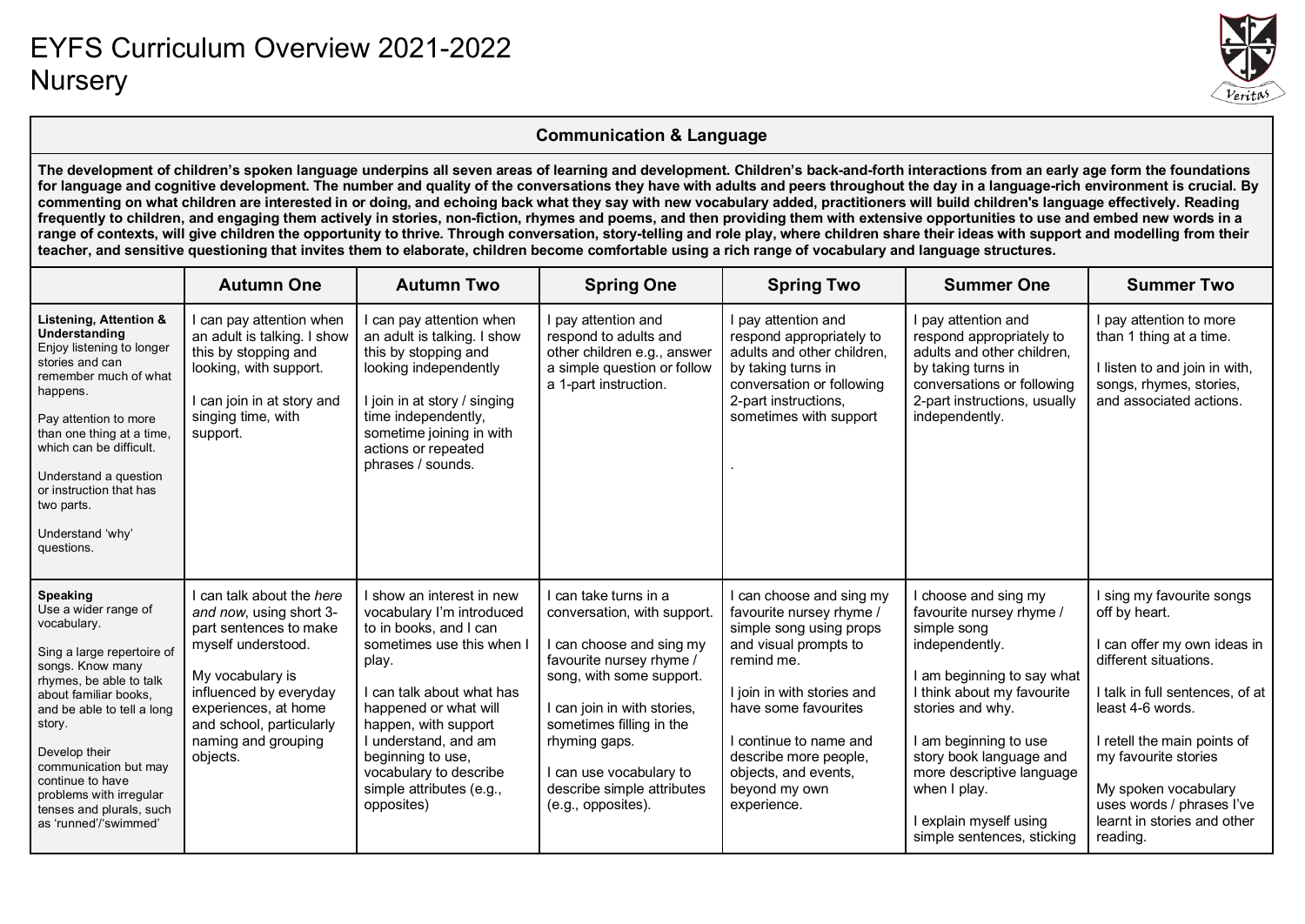

| Start a conversation with<br>understand, and am<br>I can name more people,<br>an adult or a friend and<br>objects, and events<br>beginning to answer,<br>continue it for many<br>where questions.<br>beyond my own<br>turns.<br>experience, with support.<br>Use talk to organise<br>I can talk about what has<br>themselves and their<br>happened, or what will<br>play: "Let's go on a<br>happen, using simple 4/<br>bus you sit there<br>I'll be the driver."<br>5-word sentences.<br>I can understand, and am<br>beginning to answer, when<br>questions. | can explain myself, in<br>simple sentences, sticking<br>to a theme in<br>conversations, sometimes<br>with support<br>can understand, and am<br>beginning to answer, how<br>questions | to a theme in<br>conversations.<br>can understand, and am<br>beginning to answer, why<br>questions. | l can answer <i>where, when,</i><br>how and why questions,<br>sometimes adding more<br>detail to my answers. |
|--------------------------------------------------------------------------------------------------------------------------------------------------------------------------------------------------------------------------------------------------------------------------------------------------------------------------------------------------------------------------------------------------------------------------------------------------------------------------------------------------------------------------------------------------------------|--------------------------------------------------------------------------------------------------------------------------------------------------------------------------------------|-----------------------------------------------------------------------------------------------------|--------------------------------------------------------------------------------------------------------------|
|--------------------------------------------------------------------------------------------------------------------------------------------------------------------------------------------------------------------------------------------------------------------------------------------------------------------------------------------------------------------------------------------------------------------------------------------------------------------------------------------------------------------------------------------------------------|--------------------------------------------------------------------------------------------------------------------------------------------------------------------------------------|-----------------------------------------------------------------------------------------------------|--------------------------------------------------------------------------------------------------------------|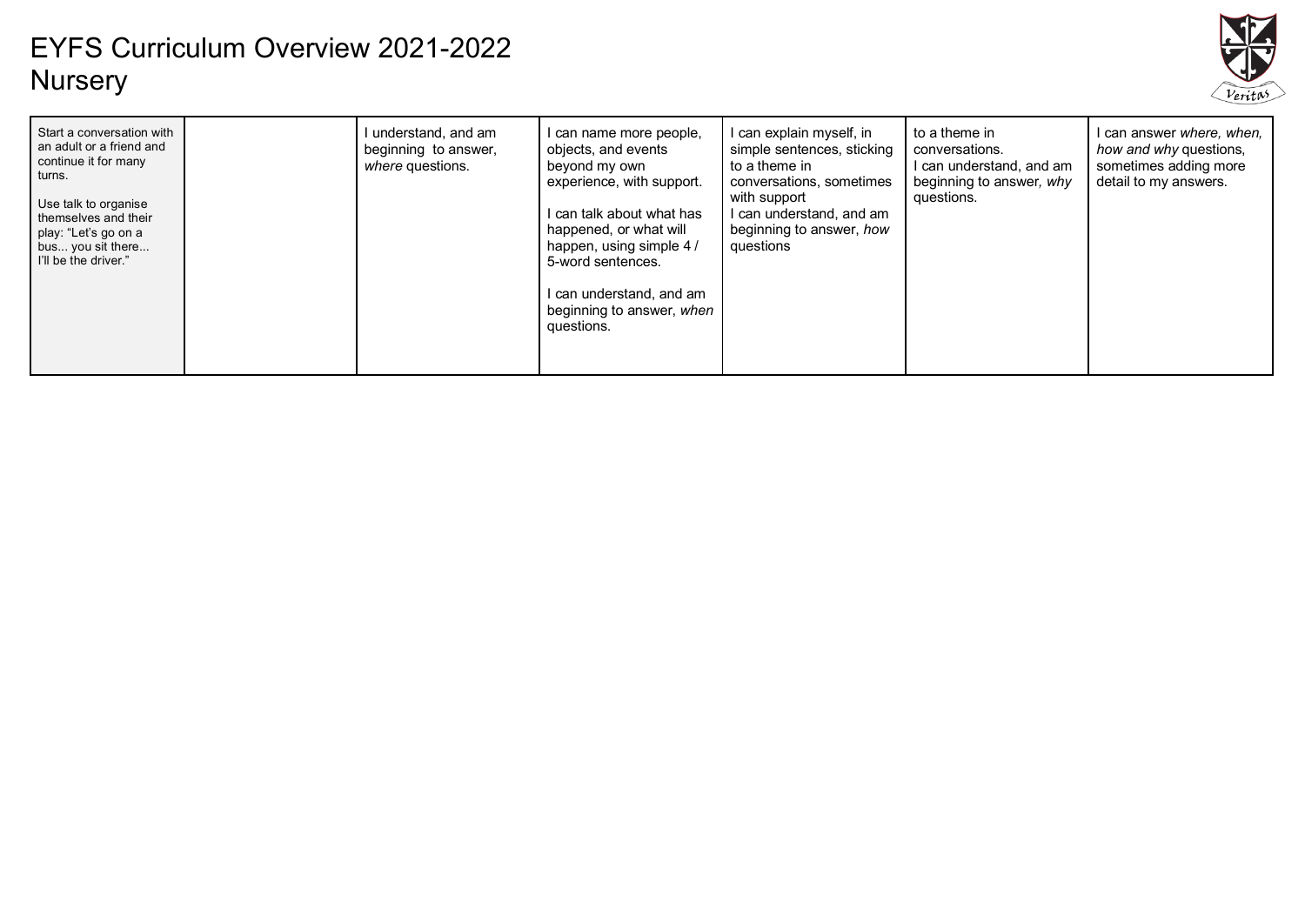

#### **Personal, Social & Emotional Development**

**Children's personal, social and emotional development (PSED) is crucial for children to lead healthy and happy lives, and is fundamental to their cognitive development. Underpinning their personal development are the important attachments that shape their social world. Strong, warm and supportive 9 relationships with adults enable children to learn how to understand their own feelings and those of others. Children should be supported to manage emotions, develop a positive sense of self, set themselves simple goals, have confidence in their own abilities, to persist and wait for what they want and direct attention as necessary. Through adult modelling and guidance, they will learn how to look after their bodies, including healthy eating, and manage personal needs independently. Through supported interaction with other children, they learn how to make good friendships, co-operate and resolve conflicts peaceably. These attributes will provide a secure platform from which children can achieve at school and in later life.**

|                                                                                                                                                                                                                                                                                                                                                  | <b>Autumn One</b>                                                                                                                                                                                                                            | <b>Autumn Two</b>                                                                                                                                                                                                                                                   | <b>Spring One</b>                                                                                                                                                                                                                               | <b>Spring Two</b>                                                                                                                                                                    | <b>Summer One</b>                                                                                                                                         | <b>Summer Two</b>                                                                                                                                                                                          |
|--------------------------------------------------------------------------------------------------------------------------------------------------------------------------------------------------------------------------------------------------------------------------------------------------------------------------------------------------|----------------------------------------------------------------------------------------------------------------------------------------------------------------------------------------------------------------------------------------------|---------------------------------------------------------------------------------------------------------------------------------------------------------------------------------------------------------------------------------------------------------------------|-------------------------------------------------------------------------------------------------------------------------------------------------------------------------------------------------------------------------------------------------|--------------------------------------------------------------------------------------------------------------------------------------------------------------------------------------|-----------------------------------------------------------------------------------------------------------------------------------------------------------|------------------------------------------------------------------------------------------------------------------------------------------------------------------------------------------------------------|
| <b>Self-Regulation</b><br>Talk about their feelings<br>using words like 'happy',<br>'sad', 'angry' or 'worried'.<br>Understand gradually<br>how others might be<br>feeling.                                                                                                                                                                      | I show emotions in an<br>age-appropriate way, I still<br>sometimes need help to<br>manage the way I'm<br>feeling.<br>I can listen with support at<br>story time.<br>I follow 1-part instructions<br>by joining in and following<br>an adult. | I can match a range of<br>emotions to visual<br>prompts and body<br>language examples, with<br>adult support.<br>I listen at story time and<br>show I'm listening by<br>looking, sometimes with<br>reminders.<br>I follow 1-part instructions<br>by copying others. | I can control my emotions,<br>occasionally with the help<br>of an adult.<br>I listen at story time and<br>show I'm listening by<br>looking.<br>I am beginning to<br>concentrate for longer<br>periods, during play and<br>adult led activities. | can talk about the<br>emotions of characters in<br>books<br>can concentrate to<br>complete an adult led<br>activity, with support.<br>I follow 1 part instructions<br>independently. | I can relate the feelings of<br>characters to my own<br>experiences<br>I can describe how I'm<br>feeling using basic<br>vocabulary (happy, sad,<br>cross) | I can identify and explain<br>my emotions using a<br>growing range of words<br>(excited, surprised,<br>confused, angry)<br>I can listen to and<br>complete 2-part<br>instructions given by my<br>teachers. |
| <b>Managing Self</b><br>Increasingly follow rules,<br>understanding why they<br>are important.<br>Be increasingly<br>independent in meeting<br>their own care needs.<br>e.g., brushing teeth,<br>using the toilet, washing<br>and drying their hands<br>thoroughly.<br>Make healthy choices<br>about food, drink, activity<br>and toothbrushing. | I can join in with our<br>simple routines, with adult<br>support<br>I am beginning to know<br>the differences in<br>boundaries and<br>expectations between<br>school and setting.                                                            | I can adjust my behaviour<br>to conform to the<br>boundaries and<br>expectations of school,<br>with support.<br>I can follow our routines<br>with the help of visual<br>prompts and adult<br>support.<br>I follow our class rules,<br>with adult support.           | I follow our routines,<br>sometimes with<br>reminders.<br>I follow our rules,<br>sometimes with<br>reminders.<br>I can adjust my behaviour<br>to conform to the<br>boundaries and<br>expectations of school,<br>sometimes with<br>reminders.    | can follow our routines<br>without help<br>can follow our class rules                                                                                                                | can say what our class<br>rules are and why we<br>need them.                                                                                              | I know and follow our<br>class rules and routines<br>independently.                                                                                                                                        |
| <b>Building</b><br><b>Relationships</b>                                                                                                                                                                                                                                                                                                          | I know who to ask to help<br>me do things                                                                                                                                                                                                    | I can share and take turns<br>with support                                                                                                                                                                                                                          | I sometimes play with<br>other children. I am                                                                                                                                                                                                   | ask my friends or adults<br>for help if I can't do                                                                                                                                   | I talk to unfamiliar adults<br>with growing confidence.                                                                                                   | I am confident to talk to<br>unfamiliar adults and                                                                                                                                                         |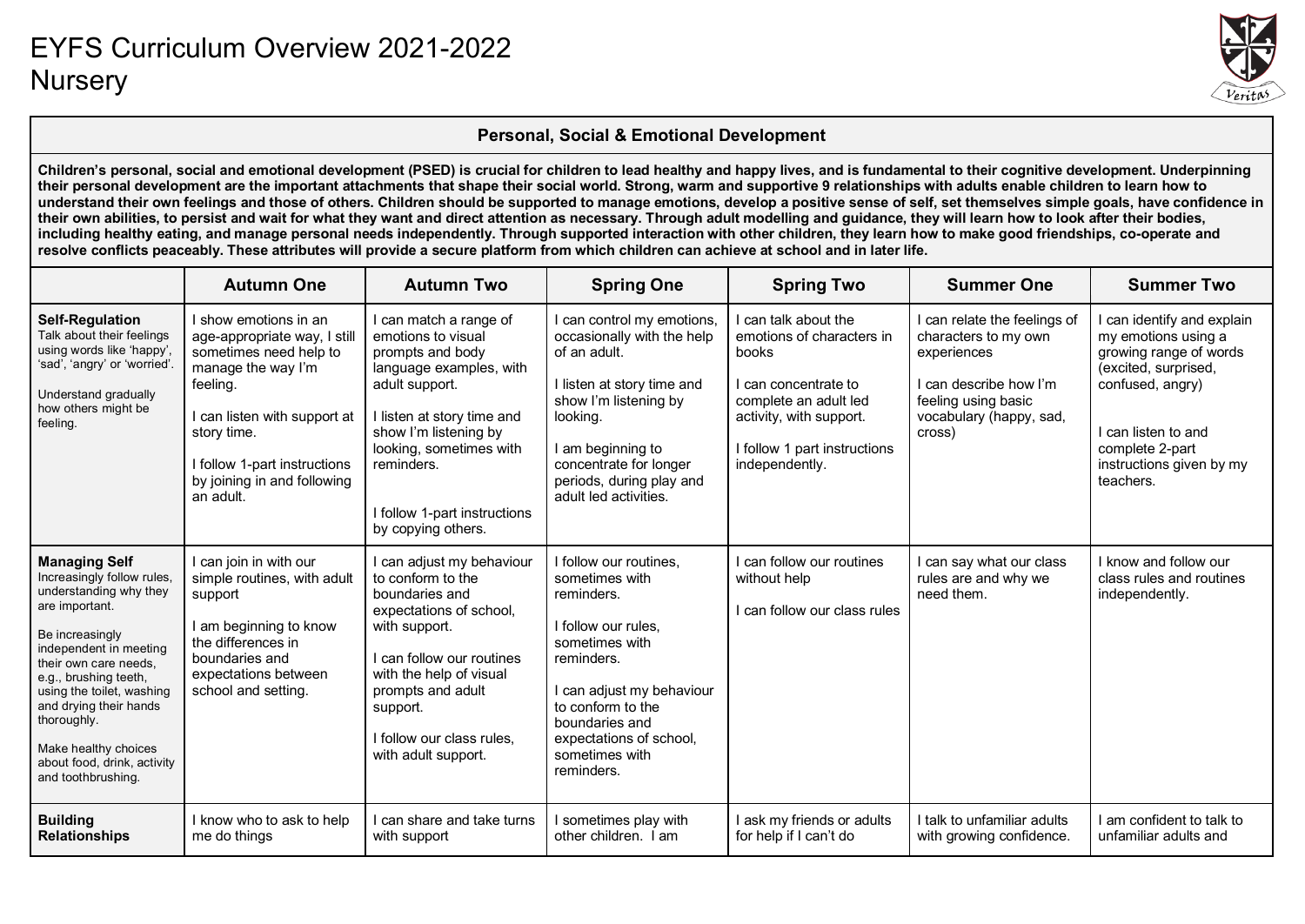

| Develop their sense of<br>responsibility and<br>I join in with sharing and<br>membership of a<br>turn taking when these are<br>adult support.<br>community.<br>modelled and supported<br>by an adult.<br>Play with one or more<br>led activities.<br>other children, extending<br>l play alongside my<br>and elaborating play<br>friends.<br>ideas.<br>Find solutions to<br>I participate in short adult<br>with support<br>conflicts and rivalries.<br>led activities, sometimes<br>For example, accepting<br>with encouragement.<br>that not everyone can be<br>Spider-Man in the game,<br>and suggesting other<br>ideas. | I am beginning to play with<br>learning to look at and<br>other children, often with<br>listen to others as part of<br>our play.<br>can ask for help from<br>I participate in short adult<br>familiar adults.<br>l can ask for help from<br>can share and take and<br>familiar adults, sometimes<br>take turns, sometimes with<br>reminders. | something.<br>play with other children,<br>using talk and actions to<br>communicate as we play.<br>can share and take turns<br>during group time | l always share and take<br>turns.<br>l can concentrate to<br>complete an adult led<br>activity.<br>l can hold a simple<br>conversation with adults<br>and children during playful<br>experiences | children.<br>I can solve conflicts by<br>talking with others to help<br>them see my point of view.<br>I share and take turns<br>during adult led<br>opportunities and play<br>based provision.<br>I know that I need to listen<br>to my friends and teachers<br>and can show this by<br>looking. |
|-----------------------------------------------------------------------------------------------------------------------------------------------------------------------------------------------------------------------------------------------------------------------------------------------------------------------------------------------------------------------------------------------------------------------------------------------------------------------------------------------------------------------------------------------------------------------------------------------------------------------------|----------------------------------------------------------------------------------------------------------------------------------------------------------------------------------------------------------------------------------------------------------------------------------------------------------------------------------------------|--------------------------------------------------------------------------------------------------------------------------------------------------|--------------------------------------------------------------------------------------------------------------------------------------------------------------------------------------------------|--------------------------------------------------------------------------------------------------------------------------------------------------------------------------------------------------------------------------------------------------------------------------------------------------|
|-----------------------------------------------------------------------------------------------------------------------------------------------------------------------------------------------------------------------------------------------------------------------------------------------------------------------------------------------------------------------------------------------------------------------------------------------------------------------------------------------------------------------------------------------------------------------------------------------------------------------------|----------------------------------------------------------------------------------------------------------------------------------------------------------------------------------------------------------------------------------------------------------------------------------------------------------------------------------------------|--------------------------------------------------------------------------------------------------------------------------------------------------|--------------------------------------------------------------------------------------------------------------------------------------------------------------------------------------------------|--------------------------------------------------------------------------------------------------------------------------------------------------------------------------------------------------------------------------------------------------------------------------------------------------|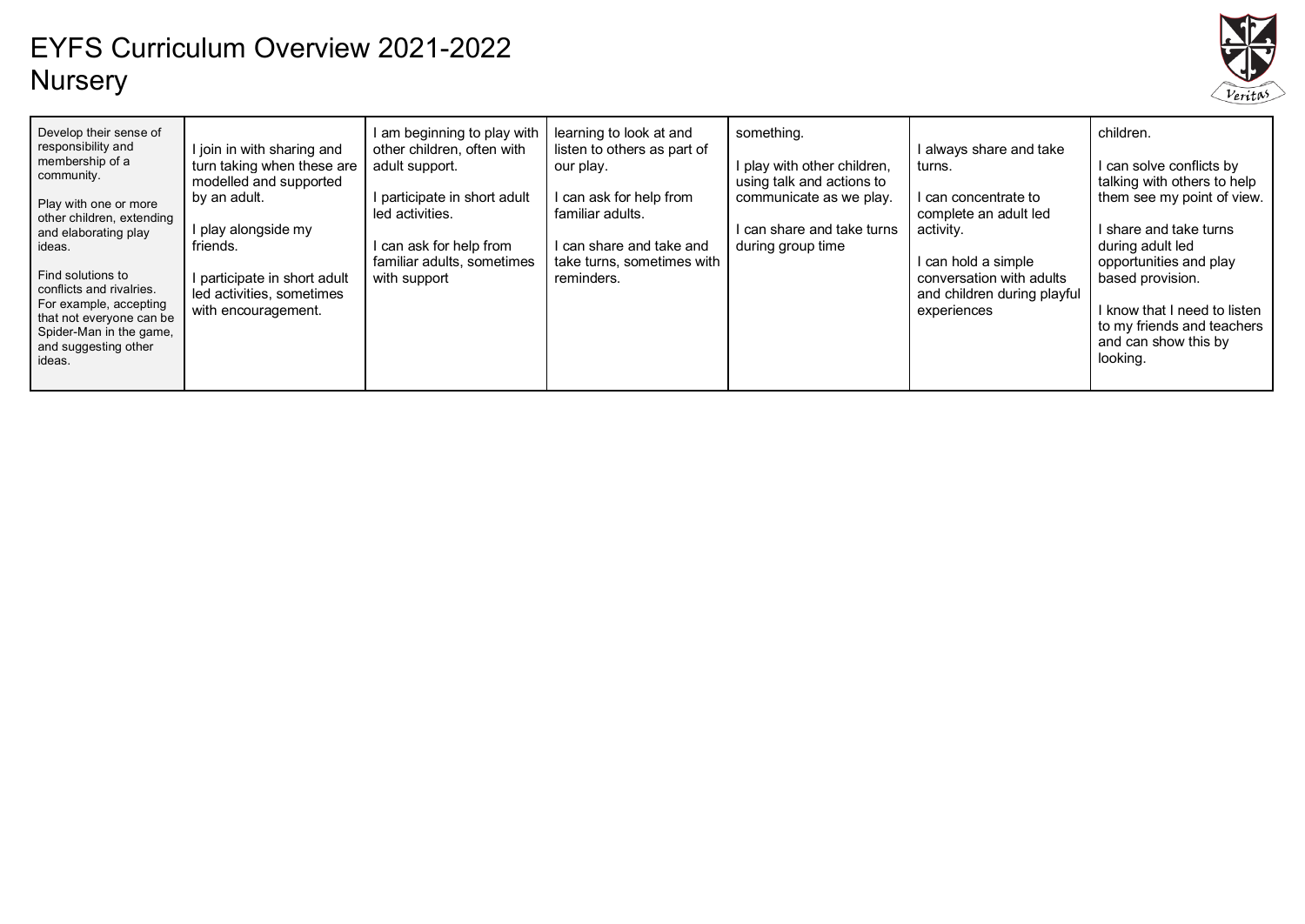

#### **Physical Development**

**Physical activity is vital in children's all-round development, enabling them to pursue happy, healthy and active lives7. Gross and fine motor experiences develop incrementally throughout early childhood, starting with sensory explorations and the development of a child's strength, co-ordination and positional awareness through tummy time, crawling and play movement with both objects and adults. By creating games and providing opportunities for play both indoors and outdoors, adults can support children to develop their core**  strength, stability, balance, spatial awareness, co-ordination and agility. Gross motor skills provide the foundation for developing healthy bodies and social and emotional well-being. Fine motor control and precision helps with hand-eye co-ordination, which is later linked to early literacy. Repeated and varied opportunities to explore and play with small world **activities, puzzles, arts and crafts and the practice of using small tools, with feedback and support from adults, allow children to develop proficiency, control and confidence.**

|                                                                                                                                                                                                                                                                                                                                                                                                    | <b>Autumn One</b>                                                                                                                        | <b>Autumn Two</b>                                                                                                                                                                                               | <b>Spring One</b>                                                                                                                                                                                                                                                                     | <b>Spring Two</b>                                                                                                                                                                                                                | <b>Summer One</b>                                                                                                                                                                                                                       | <b>Summer Two</b>                                                                                                                       |
|----------------------------------------------------------------------------------------------------------------------------------------------------------------------------------------------------------------------------------------------------------------------------------------------------------------------------------------------------------------------------------------------------|------------------------------------------------------------------------------------------------------------------------------------------|-----------------------------------------------------------------------------------------------------------------------------------------------------------------------------------------------------------------|---------------------------------------------------------------------------------------------------------------------------------------------------------------------------------------------------------------------------------------------------------------------------------------|----------------------------------------------------------------------------------------------------------------------------------------------------------------------------------------------------------------------------------|-----------------------------------------------------------------------------------------------------------------------------------------------------------------------------------------------------------------------------------------|-----------------------------------------------------------------------------------------------------------------------------------------|
| <b>Gross Motor</b><br>Continue to develop their<br>movement, balancing,<br>riding (scooters, trikes<br>and bikes) and ball skills.<br>Go up steps and stairs,<br>or climb up apparatus,<br>using alternate feet.<br>Skip, hop, stand on one<br>leg and hold a pose for<br>a game like musical<br>statues.<br>Use large-muscle<br>movements to wave<br>flags and streamers,<br>paint and make marks | I join in and have a go at a<br>range of physical<br>development activities,<br>indoors and outdoors,<br>often with support.             | can run, walk and crawl.<br>I climb up and down stairs<br>or equipment, holding onto<br>a rail or adult for support.<br>I enjoy joining in with a<br>range of balancing<br>activities, usually with<br>support. | I can stamp, tip toe, and<br>jump with 2 feet together.<br>I climb up and down stairs<br>and over large apparatus,<br>sometimes with the<br>support of something to<br>hold on to.<br>Lcan balance across a<br>plank, walk along a line or<br>ride a bike / scooter, with<br>support. | I can hop one 1 leg<br>I can climb up and down<br>stairs, and over large<br>apparatus, using<br>alternative feet.<br>sometimes with support.<br>l can balance across a<br>plank, walk along a line<br>and ride a trike / scooter | can travel around a large<br>space, negotiating space<br>independently by adjusting<br>speed and movement.<br>can climb up and down<br>stairs and over large<br>apparatus, using<br>alternative feet.<br>can balance to hold a<br>pose. | confidently use a range<br>of large and small<br>apparatus indoors and<br>outside.<br>can name some healthy<br>foods                    |
| <b>Fine Motor</b><br>Use one-handed tools<br>and equipment, for<br>example, making snips<br>in paper with scissors.<br>Use a comfortable grip<br>with good control when<br>holding pens and<br>pencils.<br>Show a preference for a<br>dominant hand.                                                                                                                                               | I am learning how to<br>handle tools and<br>equipment safely and with<br>care.<br>I have a go at using<br>writing tools to make<br>marks | can use scissors safely<br>to snip.                                                                                                                                                                             | can use scissors to cut<br>along straight and curved<br>lines, with support<br>I can trace over shapes,<br>lines and patterns.                                                                                                                                                        | I can use scissors to cut<br>along straight and curved<br>lines                                                                                                                                                                  | use scissors to cut more<br>complex shapes such as<br>zig zags, wavy lines etc.                                                                                                                                                         | can hold a pen or pencil,<br>usually using a tripod grip.<br>can control scissors to<br>cut different shapes to add<br>to my creations. |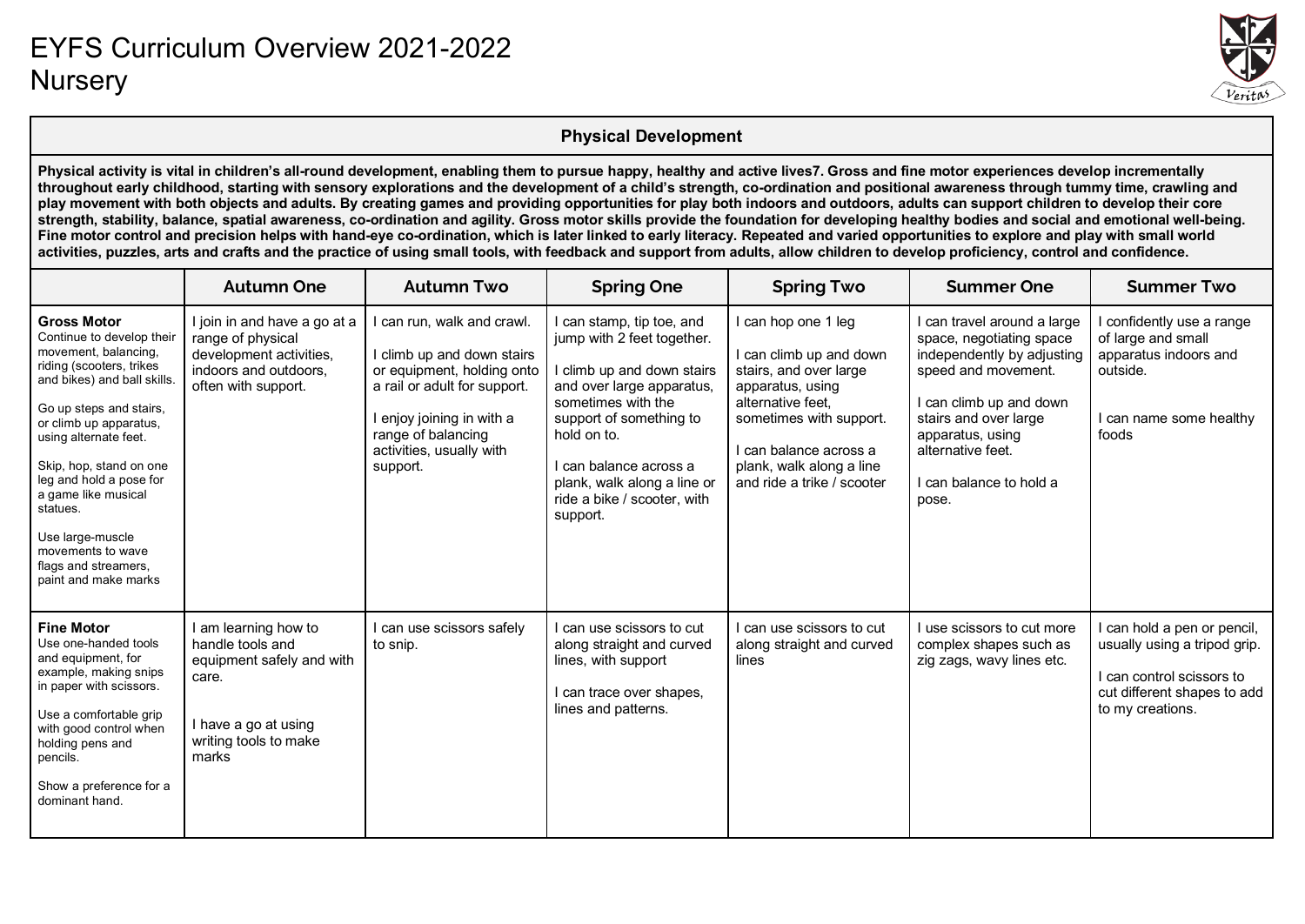

**Literacy**

**It is crucial for children to develop a life-long love of reading. Reading consists of two dimensions: language comprehension and word reading. Language comprehension (necessary**  for both reading and writing) starts from birth. It only develops when adults talk with children about the world around them and the books (stories and non-fiction) they read with them, **and enjoy rhymes, poems and songs together. Skilled word reading, taught later, involves both the speedy working out of the pronunciation of unfamiliar printed words (decoding) and the speedy recognition of familiar printed words. Writing involves transcription (spelling and handwriting) and composition (articulating ideas and structuring them in speech, before writing).**

|                                                                                                                                                                                                                                     | <b>Autumn One</b>                                                                                                                                   | <b>Autumn Two</b>                                                        | <b>Spring One</b>                                                                              | <b>Spring Two</b>                                                                                                        | <b>Summer One</b>                                                         | <b>Summer Two</b>                                                           |
|-------------------------------------------------------------------------------------------------------------------------------------------------------------------------------------------------------------------------------------|-----------------------------------------------------------------------------------------------------------------------------------------------------|--------------------------------------------------------------------------|------------------------------------------------------------------------------------------------|--------------------------------------------------------------------------------------------------------------------------|---------------------------------------------------------------------------|-----------------------------------------------------------------------------|
| Reading<br>Understand the five key<br>concepts about print:<br>• print has meaning<br>• print can have different<br>purposes<br>• we read English text from left<br>to right and from top to bottom<br>• the names of the different | I join in and copy the<br>sounds that I've heard in<br>stories songs and games,<br>with support.<br>I can spot characters /<br>objects in pictures. | I can join in with action<br>songs and rhymes,<br>sometimes with support | can join in with action<br>songs and rhymes<br>I join in with repeated<br>refrains in stories  | I know some songs and<br>rhymes from memory<br>I can tell some simple<br>stories with repetitive<br>language from memory | I re-tell known stories<br>using the pictures                             | I have favourite known<br>stories and can talk about<br>these with an adult |
| parts of a book<br>• page sequencing<br>Engage in extended<br>conversations about stories.                                                                                                                                          | I name objects /<br>characters in my favourite<br>books, with adult support.<br>I can spot similarities to                                          | I look at books with the<br>support of an adult                          | I can spot differences in<br>shapes / patterns by<br>looking closely at pictures<br>or objects | I have favourite books<br>which I talk about, with<br>some support                                                       |                                                                           |                                                                             |
| learning new vocabulary.                                                                                                                                                                                                            | match pictures or objects<br>by looking.                                                                                                            |                                                                          | am beginning to choose<br>to look at books, on my<br>own or with my friends                    | I handle books carefully,<br>turning the pages and<br>holding the book<br>correctly.                                     |                                                                           |                                                                             |
|                                                                                                                                                                                                                                     |                                                                                                                                                     | can recognise the letter<br>shape at the start of my<br>name             | I pick my name card by<br>looking at the letter<br>shapes, with support                        | I can find my own name<br>card by looking at the<br>letter shapes.                                                       | l can recognise my own<br>name, with support.                             | can recognise my own<br>name                                                |
| Writing<br>Use some of their print and<br>letter knowledge in their early                                                                                                                                                           | I can mark make with a<br>variety of tools/media<br>with support.                                                                                   | I can mark make with a<br>variety of tools/media<br>with support.        | l can mark make with a<br>variety of tools/media.                                              |                                                                                                                          |                                                                           |                                                                             |
| writing. For example: writing a<br>pretend shopping list that<br>starts at the top of the page;<br>writing 'm' for mummy.                                                                                                           |                                                                                                                                                     |                                                                          | I sometimes assign<br>meaning to the marks<br>that I make, with support.                       | I assign meaning to the<br>marks that I make, with<br>support.                                                           | sometimes assign<br>meaning to the marks<br>that I make<br>independently. | I can assign meaning to<br>the marks that I make<br>independently.          |
| Write some or all of their<br>name.                                                                                                                                                                                                 |                                                                                                                                                     | can trace over the<br>letters in my name, with<br>support                | I can trace over the<br>letters in my name.                                                    | I can copy some letters of<br>my name, with support.                                                                     | I can copy my name, with<br>support                                       | can write my own name.                                                      |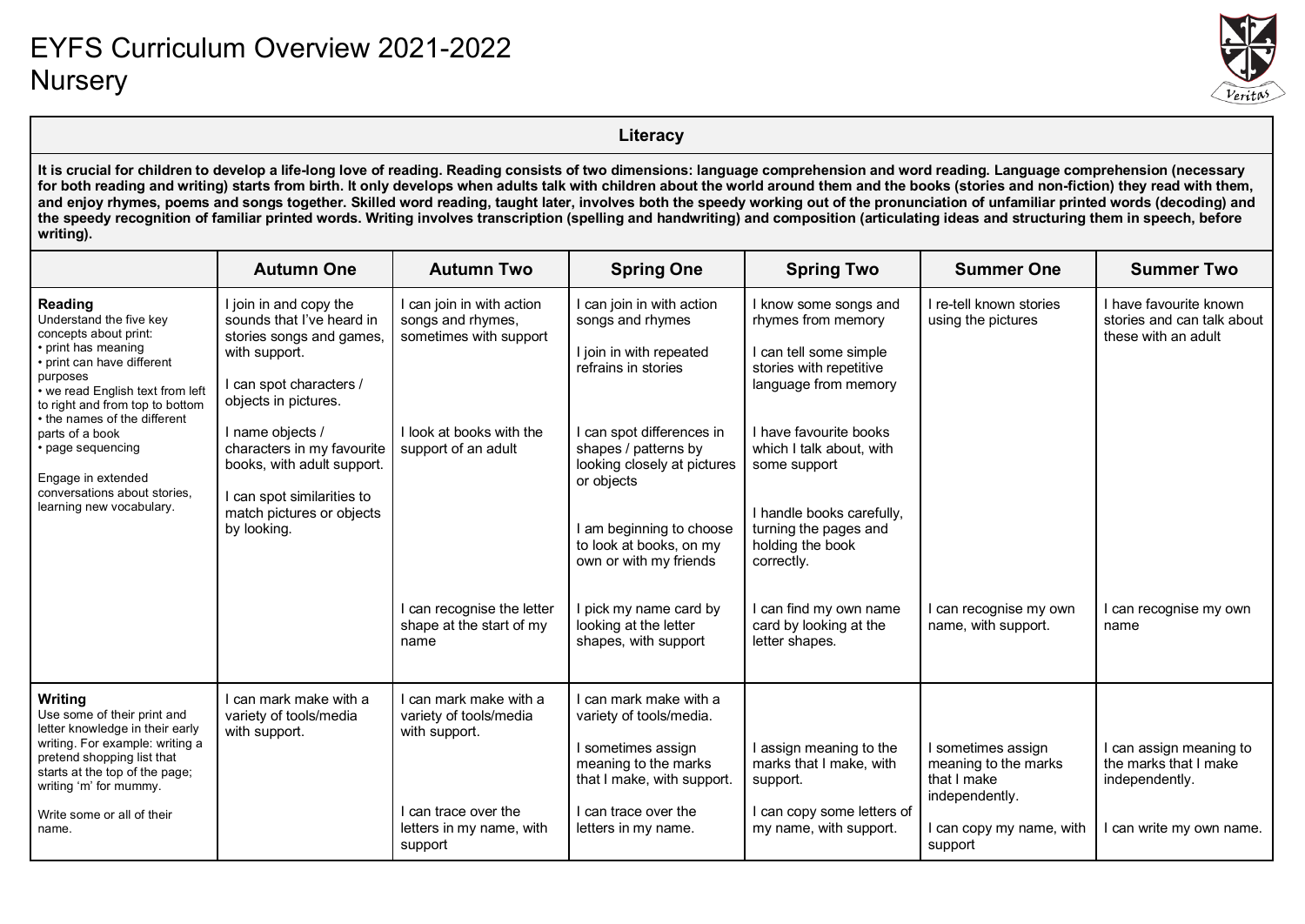

| <b>Phase 1 Phonics</b><br>Develop their phonological<br>awareness, so that they can:<br>• spot and suggest rhymes<br>count or clap syllables in a<br>word<br>• recognise words with the<br>same initial sound, such as<br>money and mother | can name, and<br>recognise, some animals<br>and make the<br>corresponding voice<br>sounds with support.<br>can hear, and<br>distinguish between,<br>environmental sounds.<br>with support.<br>I can hear, and<br>distinguish between,<br>different instrumental<br>sounds with support.<br>can make different body<br>percussion sounds with<br>support. | I can follow, and join in<br>with, an ABAB pattern of<br>body percussion sounds,<br>with support.<br>I know the difference<br>between loud/quiet and<br>fast/slow sounds with<br>support.<br>I can clap the beats<br>(syllables) in my name<br>with support.<br>I can fill in the rhyming<br>gaps in stories and<br>rhymes with support.<br>I can hear some initial<br>sounds at the beginning<br>of spoken words with<br>support. | l can name, and<br>recognise, some animals<br>and make the<br>corresponding voice<br>sounds.<br>I can hear, and<br>distinguish between,<br>environmental sounds.<br>I can hear, and<br>distinguish between,<br>different instrumental<br>sounds.<br>l can make different body<br>percussion sounds.<br>I can hear some initial<br>sounds at the beginning<br>of spoken words with<br>support. | I can clap the beats<br>(syllables) in my name<br>can follow, and join in<br>with, an ABAB pattern of<br>body percussion sounds.<br>I know the difference<br>between loud/quiet and<br>fast/slow sounds.<br>can clap the beats<br>(syllables) in my name.<br>I can hear some initial<br>sounds at the beginning<br>of spoken words.<br>I can orally blend and<br>segment CVC words<br>such as cat, dog, mat,<br>pot, sun tin with support | I can say a string of<br>words that rhyme with a<br>given word, with the help<br>of props or an adult<br>can orally blend and<br>segment CVC words<br>such as cat, dog, mat,<br>pot, sun, tin.<br>can find two objects that<br>begin with the same initial<br>sound. |
|--------------------------------------------------------------------------------------------------------------------------------------------------------------------------------------------------------------------------------------------|----------------------------------------------------------------------------------------------------------------------------------------------------------------------------------------------------------------------------------------------------------------------------------------------------------------------------------------------------------|------------------------------------------------------------------------------------------------------------------------------------------------------------------------------------------------------------------------------------------------------------------------------------------------------------------------------------------------------------------------------------------------------------------------------------|-----------------------------------------------------------------------------------------------------------------------------------------------------------------------------------------------------------------------------------------------------------------------------------------------------------------------------------------------------------------------------------------------|-------------------------------------------------------------------------------------------------------------------------------------------------------------------------------------------------------------------------------------------------------------------------------------------------------------------------------------------------------------------------------------------------------------------------------------------|----------------------------------------------------------------------------------------------------------------------------------------------------------------------------------------------------------------------------------------------------------------------|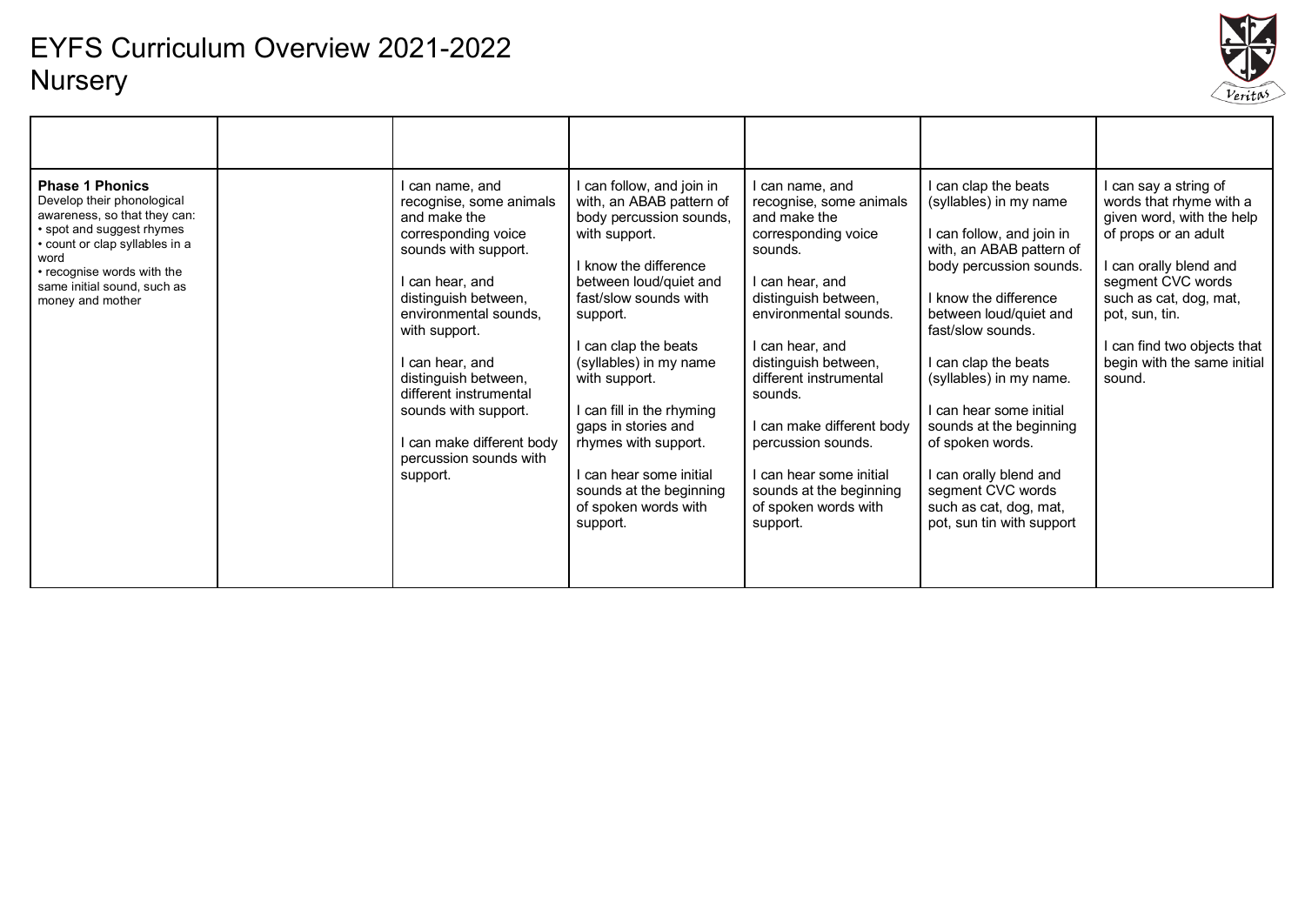

|                                                                                                                                                                                                                                                                                                                                                                                                                                                                                                                                                                                                                                                                                                                                                                                                                                                                                                                                                                                                                                                                                          | <b>Maths</b>                                                                                                                                                                                                      |                                                                                                                                                                                      |                                                                                                                                                                                                    |                                                                                                                                                                         |                                                                                                                                                                                                                   |                                                                                                                                                                                                                        |  |  |
|------------------------------------------------------------------------------------------------------------------------------------------------------------------------------------------------------------------------------------------------------------------------------------------------------------------------------------------------------------------------------------------------------------------------------------------------------------------------------------------------------------------------------------------------------------------------------------------------------------------------------------------------------------------------------------------------------------------------------------------------------------------------------------------------------------------------------------------------------------------------------------------------------------------------------------------------------------------------------------------------------------------------------------------------------------------------------------------|-------------------------------------------------------------------------------------------------------------------------------------------------------------------------------------------------------------------|--------------------------------------------------------------------------------------------------------------------------------------------------------------------------------------|----------------------------------------------------------------------------------------------------------------------------------------------------------------------------------------------------|-------------------------------------------------------------------------------------------------------------------------------------------------------------------------|-------------------------------------------------------------------------------------------------------------------------------------------------------------------------------------------------------------------|------------------------------------------------------------------------------------------------------------------------------------------------------------------------------------------------------------------------|--|--|
| Developing a strong grounding in number is essential so that all children develop the necessary building blocks to excel mathematically. Children should be able to count confidently,<br>develop a deep understanding of the numbers to 10, the relationships between them and the patterns within those numbers. By providing frequent and varied opportunities to build<br>and apply this understanding - such as using manipulatives, including small pebbles and tens frames for organising counting - children will develop a secure base of knowledge and<br>vocabulary from which mastery of mathematics is built. In addition, it is important that the curriculum includes rich opportunities for children to develop their spatial reasoning skills<br>across all areas of mathematics including shape, space and measures. It is important that children develop positive attitudes and interests in mathematics, look for patterns and<br>relationships, spot connections, 'have a go', talk to adults and peers about what they notice and not be afraid to make mistakes. |                                                                                                                                                                                                                   |                                                                                                                                                                                      |                                                                                                                                                                                                    |                                                                                                                                                                         |                                                                                                                                                                                                                   |                                                                                                                                                                                                                        |  |  |
|                                                                                                                                                                                                                                                                                                                                                                                                                                                                                                                                                                                                                                                                                                                                                                                                                                                                                                                                                                                                                                                                                          | <b>Autumn One</b>                                                                                                                                                                                                 | <b>Autumn Two</b>                                                                                                                                                                    | <b>Spring One</b>                                                                                                                                                                                  | <b>Spring Two</b>                                                                                                                                                       | <b>Summer One</b>                                                                                                                                                                                                 | <b>Summer Two</b>                                                                                                                                                                                                      |  |  |
| <b>Number</b><br>Develop fast recognition of<br>up to 3 objects, without<br>having to count them<br>individually ('subitising').<br>Know that the last number<br>reached when counting a<br>small set of objects tells you                                                                                                                                                                                                                                                                                                                                                                                                                                                                                                                                                                                                                                                                                                                                                                                                                                                               | Comparison<br>I am beginning to compare<br>and recognise changes in<br>numbers of things, using<br>words like more, lots or<br>'same' with support<br>I am developing the skill to<br>find the exact same object, | <b>Comparison</b><br>I am beginning to compare<br>and recognise changes in<br>numbers of things, using<br>words like more, lots or<br>'same'<br>I can find the exact same<br>object. | Comparison<br>I can visually compare two<br>groups where one group is<br>at least double the size of<br>the other, with support.<br>I can find all objects with a<br>given attribute, with support | Comparison<br>I can visually compare two<br>groups where one group is<br>at least double the size of<br>the other.<br>I can find all objects with a<br>given attribute. | Comparison<br>I can visually compare two<br>small groups (below 5) of<br>similar objects when the<br>quantities are closer<br>together, with support.<br>I can identify the attribute<br>used to sort a set, with | Comparison<br>Compares two small groups<br>of up to five objects, saying<br>when there are the same<br>number of objects in each<br>group, e.g. You've got two,<br>I've got two. Same!<br>I can identify the attribute |  |  |
| how many there are in total<br>('cardinal principle').<br>Show 'finger numbers' up to                                                                                                                                                                                                                                                                                                                                                                                                                                                                                                                                                                                                                                                                                                                                                                                                                                                                                                                                                                                                    | with support<br>Counting                                                                                                                                                                                          | Counting                                                                                                                                                                             | Counting                                                                                                                                                                                           | Counting                                                                                                                                                                | support.<br>Counting                                                                                                                                                                                              | used to sort a set<br>Counting                                                                                                                                                                                         |  |  |
| 5.<br>Link numerals and amounts:<br>for example, showing the<br>right number of objects to<br>match the numeral, up to 5.                                                                                                                                                                                                                                                                                                                                                                                                                                                                                                                                                                                                                                                                                                                                                                                                                                                                                                                                                                | I join in with number songs<br>and stories, with support.<br>I am beginning to develop<br>the knowledge that number<br>words are separate.                                                                        | I join in with number songs,<br>stories.<br>I am beginning to say<br>numbers in order, some of<br>which are in the right order<br>(ordinality)                                       | I can recite numbers to 5.<br>with support.<br>I am beginning to touch each<br>item, saying one number for<br>each item, using the stable<br>order 1,2,3, with support.                            | I can recite numbers to 5.<br>I am beginning to touch each<br>item, saying one number for<br>each item, using the stable<br>order 1,2,3.                                | I am beginning to recite<br>numbers to 10, with support.<br>I can touch (tags) each item,<br>saying one number for each<br>item, using the stable order                                                           | I can recite numbers to 10<br>and enjoy counting verbally<br>as far as I can go<br>I can touch (tags) each item,<br>saying one number for each                                                                         |  |  |
| Recite numbers past 5<br>Say one number for each<br>item in order: 1,2,3,4,5.                                                                                                                                                                                                                                                                                                                                                                                                                                                                                                                                                                                                                                                                                                                                                                                                                                                                                                                                                                                                            | Cardinality<br>I am beginning to notice<br>numerals (number symbols)<br>I am beginning to use my                                                                                                                  | I say some number names<br>when I play.<br>Cardinality                                                                                                                               | Cardinality<br>I recognise some numbers of<br>personal significance.                                                                                                                               | Cardinality<br>I am beginning to recognise<br>numbers 1-5, with support.<br>I can represent numbers 1-5                                                                 | of 1,2,3,4,5, with support.<br>Cardinality<br>I can recognise numerals 1-<br>5.                                                                                                                                   | item, using the stable order<br>of 1,2,3,4,5.<br>I use some number names<br>and number language<br>within play                                                                                                         |  |  |
| Compare quantities using<br>language: 'more than', 'fewer<br>than'                                                                                                                                                                                                                                                                                                                                                                                                                                                                                                                                                                                                                                                                                                                                                                                                                                                                                                                                                                                                                       | fingers to represent<br>numbers, with support,                                                                                                                                                                    | I recognise some numbers of<br>personal significance, with<br>support                                                                                                                | I can represent numbers 1-5<br>using my fingers, with<br>support                                                                                                                                   | using my fingers<br>I am beginning to match the<br>numeral with a group of                                                                                              | I am beginning to match the<br>numeral with a group of<br>items to show how many<br>there are (up to 5) with                                                                                                      | Cardinality<br>I am beginning to recognise<br>numerals 5 to 10                                                                                                                                                         |  |  |
|                                                                                                                                                                                                                                                                                                                                                                                                                                                                                                                                                                                                                                                                                                                                                                                                                                                                                                                                                                                                                                                                                          | <b>Composition</b><br>I am exploring the<br>understanding that parts can<br>be combined in any order,<br>with support.                                                                                            | I am beginning to use my<br>fingers to represent<br>numbers.                                                                                                                         | I'm beginning to subitise one<br>and two objects, with<br>support.<br>I can take turns to play                                                                                                     | items to show how many<br>there are (up to 5) with<br>support                                                                                                           | support<br>Composition<br>I know the whole is bigger                                                                                                                                                              | I can link numerals with<br>amounts up to 5 and maybe<br>beyond                                                                                                                                                        |  |  |
|                                                                                                                                                                                                                                                                                                                                                                                                                                                                                                                                                                                                                                                                                                                                                                                                                                                                                                                                                                                                                                                                                          |                                                                                                                                                                                                                   | Composition                                                                                                                                                                          | maths games which involve                                                                                                                                                                          | Composition                                                                                                                                                             | than the parts, with support.                                                                                                                                                                                     | I can subitise one, two and                                                                                                                                                                                            |  |  |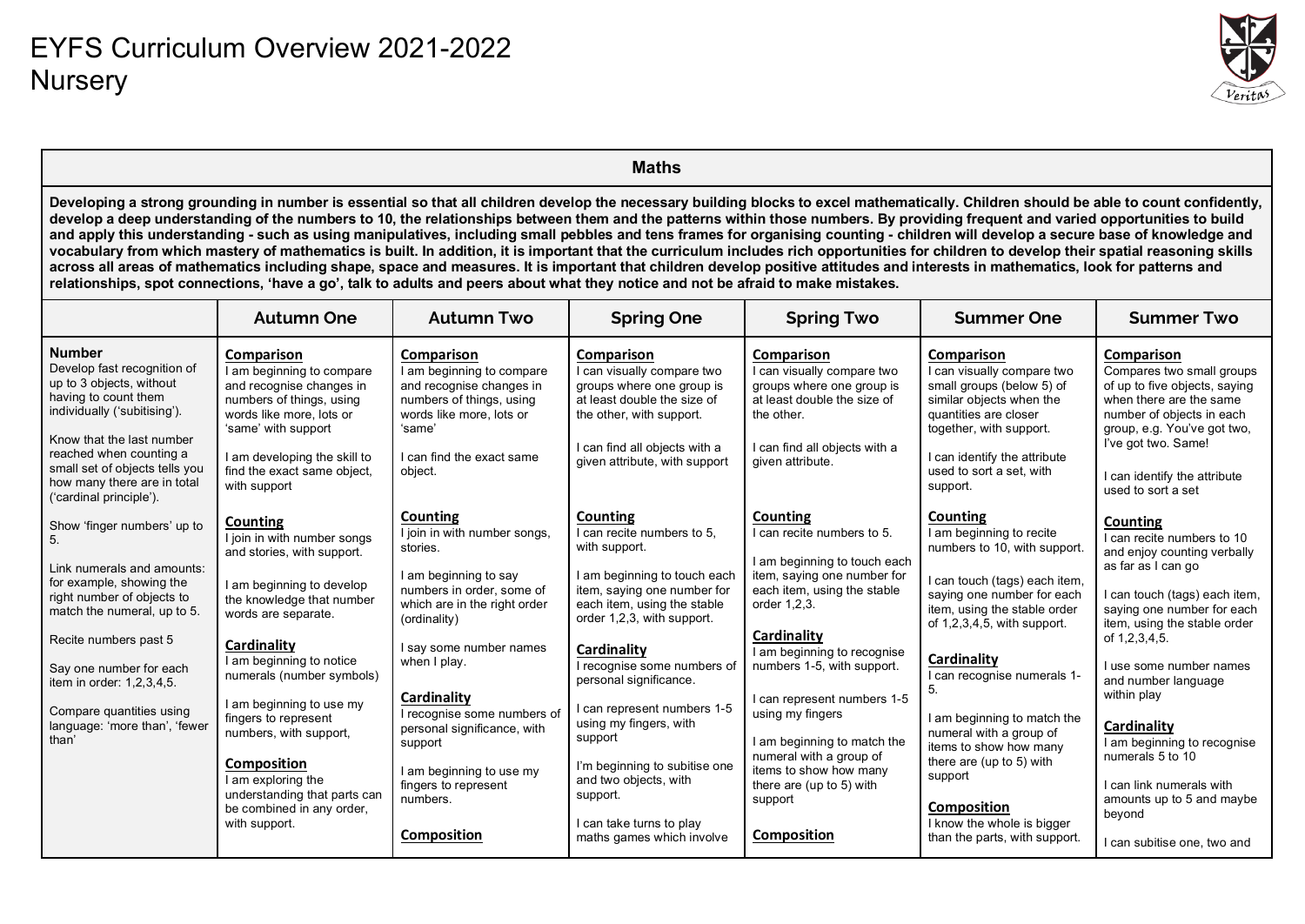

|                                                                                                                                                                                                                                                                                                                                                                                                                                                                                                                                                                                       |                                                                                                                                                                                                                                                                                                                                                                                                                                                                   | I am exploring the<br>understanding that parts<br>can be combined in any<br>order.                                                                                                                                                                                                                                                                                                                                                                                                        | counting and recognising<br>numbers, with support.<br>Composition<br>I am exploring the idea of a<br>single object being split into<br>similar sized parts and those<br>parts being combined to<br>make the whole in practical<br>ways, with support.                                                                                                                                                                                                                                                        | I am exploring the idea of a<br>single object being split into<br>similar, and dissimilar, sized<br>parts and those parts being<br>combined to make the whole<br>in practical ways, with<br>support.                                                                                                                                                                                                                                                                                                                                                | I am exploring the idea of a<br>single object being split into<br>similar, and dissimilar, sized<br>parts and those parts being<br>combined to make the whole<br>in practical ways                                                                                                                                                                                                                                                                                                                         | three objects (without<br>counting)<br>I can count up to five items,<br>recognising that the last<br>number said represents the<br>total counted so far<br>(cardinal principle)<br><b>Composition</b><br>I know that the whole is<br>bigger than the parts.<br>I am beginning to recognise<br>that each counting number is<br>one more than the one<br>before<br>I can separate a group of<br>three or four objects in<br>different ways, beginning to<br>recognise that the total is still<br>the same |
|---------------------------------------------------------------------------------------------------------------------------------------------------------------------------------------------------------------------------------------------------------------------------------------------------------------------------------------------------------------------------------------------------------------------------------------------------------------------------------------------------------------------------------------------------------------------------------------|-------------------------------------------------------------------------------------------------------------------------------------------------------------------------------------------------------------------------------------------------------------------------------------------------------------------------------------------------------------------------------------------------------------------------------------------------------------------|-------------------------------------------------------------------------------------------------------------------------------------------------------------------------------------------------------------------------------------------------------------------------------------------------------------------------------------------------------------------------------------------------------------------------------------------------------------------------------------------|--------------------------------------------------------------------------------------------------------------------------------------------------------------------------------------------------------------------------------------------------------------------------------------------------------------------------------------------------------------------------------------------------------------------------------------------------------------------------------------------------------------|-----------------------------------------------------------------------------------------------------------------------------------------------------------------------------------------------------------------------------------------------------------------------------------------------------------------------------------------------------------------------------------------------------------------------------------------------------------------------------------------------------------------------------------------------------|------------------------------------------------------------------------------------------------------------------------------------------------------------------------------------------------------------------------------------------------------------------------------------------------------------------------------------------------------------------------------------------------------------------------------------------------------------------------------------------------------------|---------------------------------------------------------------------------------------------------------------------------------------------------------------------------------------------------------------------------------------------------------------------------------------------------------------------------------------------------------------------------------------------------------------------------------------------------------------------------------------------------------|
| Measure, shape &<br>spatial thinking<br>Talk about and explore 2D<br>and 3D shapes (for example,<br>circles, rectangles, triangles<br>and cuboids) using informal<br>and mathematical language:<br>'sides', 'corners'; 'straight',<br>'flat', 'round'.<br>Understand position through<br>words alone - for example,<br>"The bag is under the table,"<br>- with no pointing.<br>Describe a familiar route.<br>Discuss routes and<br>locations, using words like<br>'in front of' and 'behind'.<br>Make comparisons between<br>objects relating to size,<br>length, weight and capacity | <b>Spatial Awareness</b><br>I can remember my way<br>around a familiar<br>environment<br>I respond to some spatial<br>and positional language,<br>with support.<br><b>Shape</b><br>I can choose pieces and try<br>to fit them in to a puzzle<br>I am beginning to recognise<br>that two objects have the<br>same shape<br>I can make simple<br>constructions with support<br><b>Pattern</b><br>I am beginning to join in<br>repeated sound and action<br>patterns | <b>Spatial Awareness</b><br>I respond to some spatial<br>and positional language,<br><b>Shape</b><br>I can explore matching<br>objects to silhouettes with<br>support<br>I can make simple<br>constructions<br>I can recognise that two<br>objects have the same<br>shape<br><b>Pattern</b><br>I can copy ABAB patterns<br>using a matching strategy,<br>with support.<br><b>Measure</b><br>I am beginning to use the<br>words more, lots, full, empty,<br>same, big, small, fat, thin to | <b>Spatial Awareness</b><br>I practically explore<br>positional language, with<br>support.<br><b>Shape</b><br>I can name and find some 2d<br>shapes in the environment.<br>with support.<br><b>Pattern</b><br>I can copy ABAB patterns<br>using a matching strategy<br>Measure<br>I am beginning to use the<br>words more, lots, full, empty,<br>same, big, small, fat, thin to<br>describe quantities and<br>amounts.<br>I am beginning to use<br>language of time such as<br>first and then, with support, | <b>Spatial Awareness</b><br>I practically explore<br>positional language.<br><b>Shape</b><br>I can name and find some 2d<br>shapes in the environment.<br>I can complete a basic inset<br>puzzle by matching shapes<br>and turning the pieces.<br><b>Pattern</b><br>I can explore simple linear<br>patterns of two repeating<br>items, with support<br>Measure<br>I can say when 2 objects are<br>the same (size, capacity,<br>length) and make<br>comparisons using language<br>such as bigger/ smaller,<br>longer/shorter,<br>heavier/lighter and | <b>Spatial Awareness</b><br>I understand positional<br>language such as; on top,<br>under and inside, with<br>prompts<br>Shape<br>I use 2d and 3d shapes to<br>create pictures and models,<br>with adult support<br>I can find objects which are<br>flat, curved and round.<br>Pattern<br>I can add to simple linear<br>patterns of two repeating<br>items, e.g. stick, leaf (AB)<br>and explore simple linear<br>patterns of three repeating<br>items stick, leaf, stone (ABC)<br>with support<br>Measure | <b>Spatial Awareness</b><br>I can respond to and use<br>language of position and<br>direction<br>I can predict, move and<br>rotate objects to fit the<br>space or create the shape I<br>would like<br><b>Shape</b><br>I can select shapes<br>appropriately<br>I respond to both informal<br>language and common<br>shape names<br>I have an awareness of<br>shape similarities and<br>differences between objects<br>I enjoy combining shapes to<br>make new shapes with 2D<br>and 3D shapes            |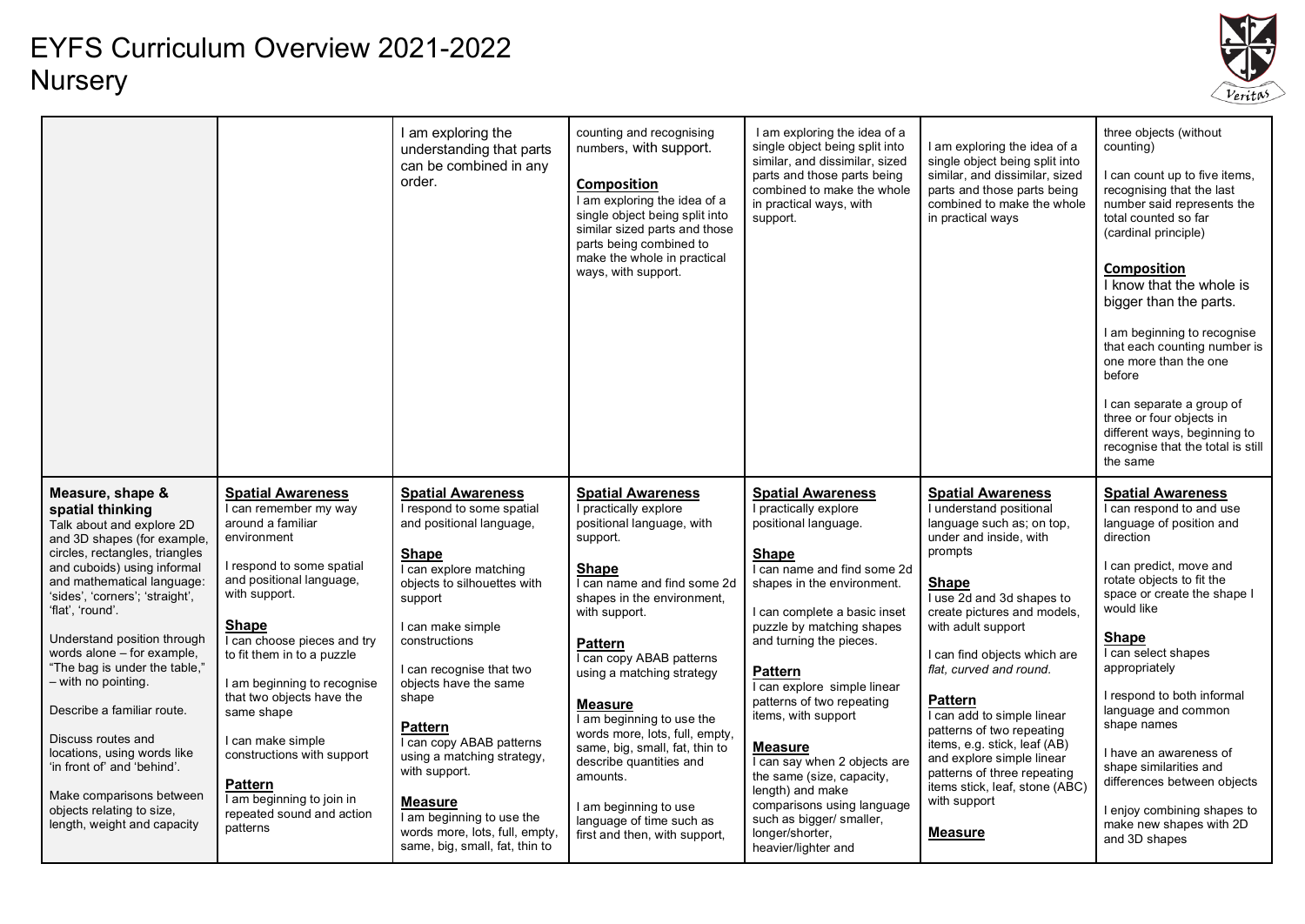

| Select shapes appropriately:<br>flat surfaces for building, a<br>triangular prism for a roof,<br>etc.<br>Combine shapes to make<br>new ones | I am interested in what<br>happens next using the<br>pattern of everyday routines<br><b>Measure</b><br>I can explore differences in<br>size, length, weight and<br>capacity<br>I am beginning to<br>understand some talk about<br>immediate past and future<br>I am beginning to anticipate<br>times of the day such as<br>mealtimes or home time | describe quantities and<br>amounts, with support. | to sequence events. | empty/full, with support.<br>I can use the language of<br>first and then. | am beginning to use the<br>language of next and last. | <b>Pattern</b><br>I can explore and adds to<br>simple linear patterns of two<br>or three repeating items, e.g.<br>stick, leaf (AB) or stick, leaf,<br>stone (ABC)<br>I can join in with simple<br>patterns in sounds, objects,<br>games and stories dance<br>and movement, predicting<br>what comes next<br><u>Measure</u><br>In meaningful contexts, finds<br>the longer or shorter, heavier<br>or lighter and more/less full<br>of two items<br>Recalls a sequence of<br>events in everyday life and<br>stories and use language,<br>such as first, then, next, last |
|---------------------------------------------------------------------------------------------------------------------------------------------|---------------------------------------------------------------------------------------------------------------------------------------------------------------------------------------------------------------------------------------------------------------------------------------------------------------------------------------------------|---------------------------------------------------|---------------------|---------------------------------------------------------------------------|-------------------------------------------------------|------------------------------------------------------------------------------------------------------------------------------------------------------------------------------------------------------------------------------------------------------------------------------------------------------------------------------------------------------------------------------------------------------------------------------------------------------------------------------------------------------------------------------------------------------------------------|
|---------------------------------------------------------------------------------------------------------------------------------------------|---------------------------------------------------------------------------------------------------------------------------------------------------------------------------------------------------------------------------------------------------------------------------------------------------------------------------------------------------|---------------------------------------------------|---------------------|---------------------------------------------------------------------------|-------------------------------------------------------|------------------------------------------------------------------------------------------------------------------------------------------------------------------------------------------------------------------------------------------------------------------------------------------------------------------------------------------------------------------------------------------------------------------------------------------------------------------------------------------------------------------------------------------------------------------------|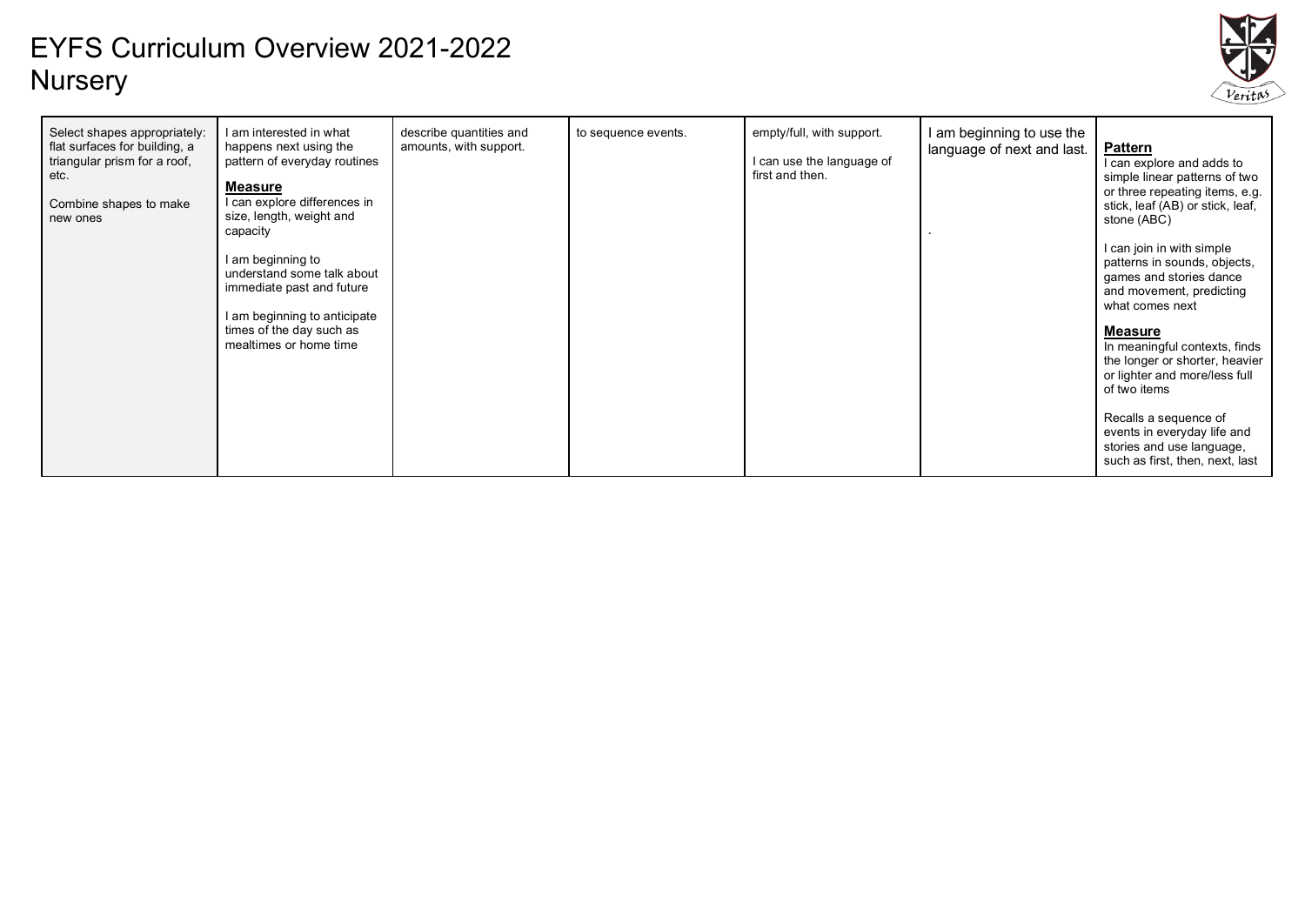

#### **Understanding of the World**

**Understanding the world involves guiding children to make sense of their physical world and their community. The frequency and range of children's personal experiences increases their knowledge and sense of the world around them – from visiting parks, libraries and museums to meeting important members of society such as police officers, nurses and firefighters. In addition, listening to a broad selection of stories, non-fiction, rhymes and poems will foster their understanding of our culturally, socially, technologically and ecologically diverse world. As well as building important knowledge, this extends their familiarity with words that support understanding across domains. Enriching and widening children's vocabulary will support later reading comprehension.**

|                                                                                                                                                                                                                                                                                                                 | <b>Autumn One</b>                     | <b>Autumn Two</b>                                                                                                                                                                                          | <b>Spring One</b>                                                         | <b>Spring Two</b>                                                                    | <b>Summer One</b>                                                                | <b>Summer Two</b>                                                                                                                                                                                                                                                                                  |
|-----------------------------------------------------------------------------------------------------------------------------------------------------------------------------------------------------------------------------------------------------------------------------------------------------------------|---------------------------------------|------------------------------------------------------------------------------------------------------------------------------------------------------------------------------------------------------------|---------------------------------------------------------------------------|--------------------------------------------------------------------------------------|----------------------------------------------------------------------------------|----------------------------------------------------------------------------------------------------------------------------------------------------------------------------------------------------------------------------------------------------------------------------------------------------|
| Past & Present<br>Begin to make sense of their<br>own life-story and family's<br>history.                                                                                                                                                                                                                       |                                       | I know who is in my<br>family and can talk about<br>them, sometimes with<br>adult support                                                                                                                  |                                                                           |                                                                                      |                                                                                  |                                                                                                                                                                                                                                                                                                    |
| People, culture &<br>communities<br>Show interest in different<br>occupations<br>Continue developing positive<br>attitudes about the<br>differences between people.<br>Know that there are different<br>countries in the world and<br>talk about the differences<br>they have experienced or<br>seen in photos. |                                       | I can explore the Hindu<br>celebration of Diwali.<br>I can explore the Jewish<br>celebration of Hanukah.<br>I can explore the<br>celebration of Christmas<br>and how it is celebrated<br>across the world. | I can explore the<br>celebration of Chinese<br>New Year.                  | can explore the Easter<br>story and how Easter is<br>celebrated across the<br>world. | I can explore the Muslim<br>celebration of Eid-al-Fitr.                          | know that people wear<br>different clothes in<br>different countries,<br>depending on the climate<br>and culture<br>can identify important<br>people in my community<br>and can simply explain<br>the jobs that they do.<br>can take on the role of<br>different occupations<br>through role play. |
| <b>Natural world</b><br>Plant seeds and care for<br>growing plants.                                                                                                                                                                                                                                             | explore the environment<br>around me. | I can talk about changes<br>that happen when we're<br>cooking different recipes                                                                                                                            | I can talk about how ice<br>melts in simple terms,<br>using my experience | am beginning to use the<br>new vocabulary l've learn                                 | I describe the minibeasts<br>in our garden in simple<br>terms (legs, colour etc) | I know that the world is<br>made up of different<br>countries which have                                                                                                                                                                                                                           |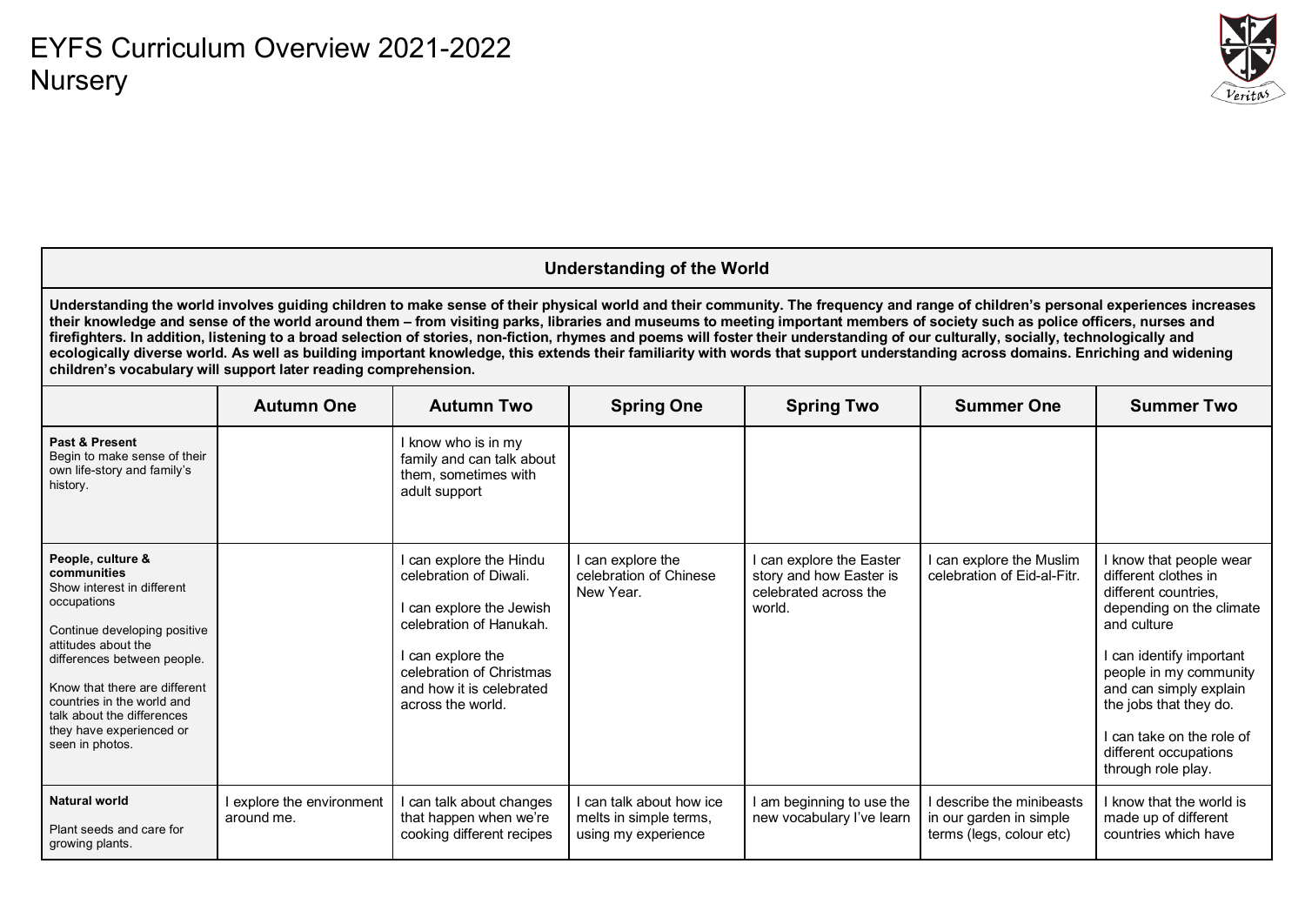

| Understand the key features<br>of the life cycle of a plant<br>and an animal.<br>Begin to understand the<br>need to respect and care for<br>the natural environment and<br>all living things.<br>Explore and talk about<br>different forces they can feel.<br>Talk about the differences<br>between materials and<br>changes they notice. |  | I can explore how you<br>can shine light through<br>some materials, but not<br>others.<br>I explore magnetic<br>attraction and repulsion. | can experiment by<br>floating and sinking<br>objects. I can talk about<br>how this happens in<br>simple terms using what I<br>experience<br>explore forces within the<br>water such as how the<br>water pushes up when<br>they try to push a plastic<br>boat under it.<br>can talk about changes<br>that happen when we're<br>cooking different recipes. | to describe different types<br>of animals<br>I am beginning to<br>understand how to care<br>for living things such as<br>pets and farm animals.<br>I know the key features of<br>the life cycle of a chick<br>and butterfly, talking<br>about what I've seen first-<br>hand.<br>I can name a variety of<br>animals and their young<br>l can spot similarities and<br>differences between<br>different types of animals<br>I can talk about changes<br>that happen when we're<br>cooking different recipes. | I know where different<br>minibeast like to live.<br>can plant different seeds<br>to grow flowers, fruit and<br>vegetables.<br>l can care for plants to<br>grow them.<br>I know, and can explain,<br>the simple key features of<br>a plant lifecycle.<br>I can identify when plants<br>are the same and when<br>they are different.<br>I can talk about changes<br>that happen when we're<br>cooking different recipes. | different climates e.g. hot,<br>cold, jungle, desert<br>I can explore and<br>investigate shadows<br>I can operate simple<br>codable toys (e.g.,<br><b>BEEBOTS</b> and other<br>battery / remote<br>controlled toys)<br>can talk about changes<br>that happen when we're<br>cooking different recipes. |
|-------------------------------------------------------------------------------------------------------------------------------------------------------------------------------------------------------------------------------------------------------------------------------------------------------------------------------------------|--|-------------------------------------------------------------------------------------------------------------------------------------------|----------------------------------------------------------------------------------------------------------------------------------------------------------------------------------------------------------------------------------------------------------------------------------------------------------------------------------------------------------|------------------------------------------------------------------------------------------------------------------------------------------------------------------------------------------------------------------------------------------------------------------------------------------------------------------------------------------------------------------------------------------------------------------------------------------------------------------------------------------------------------|-------------------------------------------------------------------------------------------------------------------------------------------------------------------------------------------------------------------------------------------------------------------------------------------------------------------------------------------------------------------------------------------------------------------------|-------------------------------------------------------------------------------------------------------------------------------------------------------------------------------------------------------------------------------------------------------------------------------------------------------|
|-------------------------------------------------------------------------------------------------------------------------------------------------------------------------------------------------------------------------------------------------------------------------------------------------------------------------------------------|--|-------------------------------------------------------------------------------------------------------------------------------------------|----------------------------------------------------------------------------------------------------------------------------------------------------------------------------------------------------------------------------------------------------------------------------------------------------------------------------------------------------------|------------------------------------------------------------------------------------------------------------------------------------------------------------------------------------------------------------------------------------------------------------------------------------------------------------------------------------------------------------------------------------------------------------------------------------------------------------------------------------------------------------|-------------------------------------------------------------------------------------------------------------------------------------------------------------------------------------------------------------------------------------------------------------------------------------------------------------------------------------------------------------------------------------------------------------------------|-------------------------------------------------------------------------------------------------------------------------------------------------------------------------------------------------------------------------------------------------------------------------------------------------------|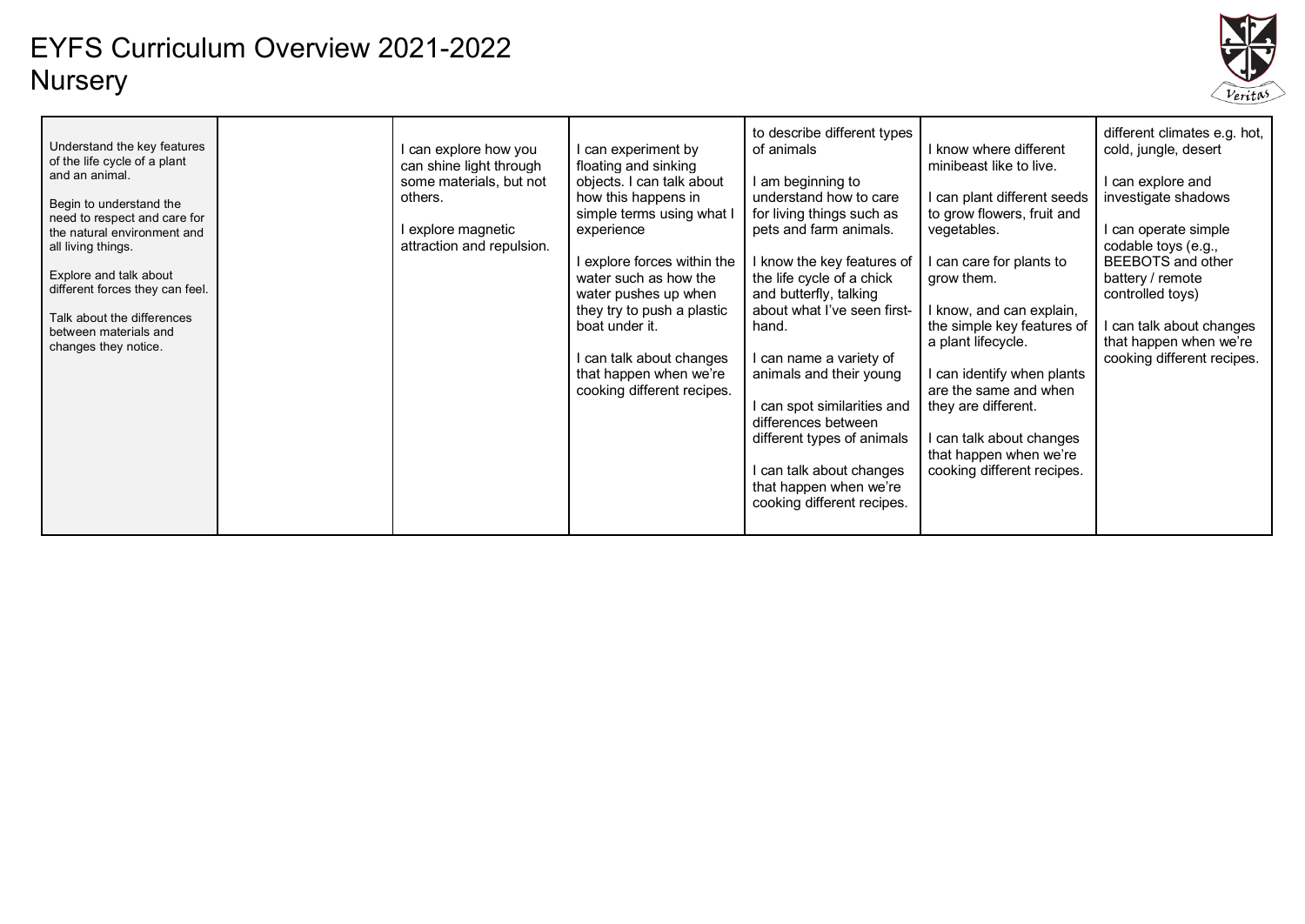

|                          |                                                                                                                                                                                                                                                                                                                                                                                                                                                                                                                                                                                                                                                   |                                                                                                                                                                                                                                                                                                                    | <b>Expressive Arts &amp; Design</b>                                                                                                                                                                                                                                                                                                                                                                                                                                                                                                                                     |                                                                                                                                                                                                                                                                                                                                                                                                                                                                                     |                                                                                                                                                                                                                                                                                                                                                                                                                                                                                        |                                                                                                                                                                                                                                                                                                                                  |  |  |  |  |  |
|--------------------------|---------------------------------------------------------------------------------------------------------------------------------------------------------------------------------------------------------------------------------------------------------------------------------------------------------------------------------------------------------------------------------------------------------------------------------------------------------------------------------------------------------------------------------------------------------------------------------------------------------------------------------------------------|--------------------------------------------------------------------------------------------------------------------------------------------------------------------------------------------------------------------------------------------------------------------------------------------------------------------|-------------------------------------------------------------------------------------------------------------------------------------------------------------------------------------------------------------------------------------------------------------------------------------------------------------------------------------------------------------------------------------------------------------------------------------------------------------------------------------------------------------------------------------------------------------------------|-------------------------------------------------------------------------------------------------------------------------------------------------------------------------------------------------------------------------------------------------------------------------------------------------------------------------------------------------------------------------------------------------------------------------------------------------------------------------------------|----------------------------------------------------------------------------------------------------------------------------------------------------------------------------------------------------------------------------------------------------------------------------------------------------------------------------------------------------------------------------------------------------------------------------------------------------------------------------------------|----------------------------------------------------------------------------------------------------------------------------------------------------------------------------------------------------------------------------------------------------------------------------------------------------------------------------------|--|--|--|--|--|
|                          | The development of children's artistic and cultural awareness supports their imagination and creativity. It is important that children have regular opportunities to engage with the arts,<br>enabling them to explore and play with a wide range of media and materials. The quality and variety of what children see, hear and participate in is crucial for developing their<br>understanding, self-expression, vocabulary and ability to communicate through the arts. The frequency, repetition and depth of their experiences are fundamental to their progress in<br>interpreting and appreciating what they hear, respond to and observe. |                                                                                                                                                                                                                                                                                                                    |                                                                                                                                                                                                                                                                                                                                                                                                                                                                                                                                                                         |                                                                                                                                                                                                                                                                                                                                                                                                                                                                                     |                                                                                                                                                                                                                                                                                                                                                                                                                                                                                        |                                                                                                                                                                                                                                                                                                                                  |  |  |  |  |  |
|                          | <b>Autumn One</b>                                                                                                                                                                                                                                                                                                                                                                                                                                                                                                                                                                                                                                 | <b>Autumn Two</b>                                                                                                                                                                                                                                                                                                  | <b>Spring One</b>                                                                                                                                                                                                                                                                                                                                                                                                                                                                                                                                                       | <b>Spring Two</b>                                                                                                                                                                                                                                                                                                                                                                                                                                                                   | <b>Summer One</b>                                                                                                                                                                                                                                                                                                                                                                                                                                                                      | <b>Summer Two</b>                                                                                                                                                                                                                                                                                                                |  |  |  |  |  |
| <b>Being Imaginative</b> | I explore the play<br>resources by playing<br>alongside others<br>I listen to songs and join<br>in, with support<br>I join in by exploring the<br>different sounds made by<br>musical instruments                                                                                                                                                                                                                                                                                                                                                                                                                                                 | I am beginning to act out<br>every day experiences,<br>with adult support<br>I join in acting out a simple<br>known story told by adult-<br>using props or puppets<br>I listen to songs and<br>generally join in with the<br>actions<br>I can use an instrument by<br>copying an adult<br>I can clap a steady beat | I am beginning to act out<br>every day experiences by<br>joining in with other<br>children<br>Explore different small<br>world play set ups such as<br>'a farm, a city, a jungle<br>with the support of an<br>adult<br>I quickly learn new songs<br>and join in when we sing<br>them<br>I can change how I play<br>instruments by following<br>simple instructions.<br>I can use some<br>instruments to make<br>different sorts of sounds<br>e.g. fast /slow/loud/quiet.<br>I am beginning to talk<br>about how music makes<br>me feel happy/sad/angry<br>with support. | can act out every day<br>scenarios in a group, I<br>often repeat the same role<br>play many times<br>Explore different small<br>world play set ups such as<br>'a farm, a city, a jungle<br>with the support of an<br>adult<br>I sing known songs by<br>following the pitch of the<br>melody to form a<br>recognisable tune<br>can copy simple rhythms<br>to match songs and<br>rhymes<br>I can join materials using<br>paperclips and pva glue,<br>sometimes with adult<br>support. | I can act out my own<br>narrative with my friends,<br>this can last for extended<br>periods<br>I use small world props<br>and puppets to retell<br>known stories, sometimes<br>with the support of an<br>adult<br>I can sing my favourite<br>songs from memory<br>I can follow picture<br>patterns to play musical<br>patterns using the<br>instruments, with support<br>I can name some musical<br>instruments<br>I can talk about whether<br>music makes me feel<br>happy/sad/angry. | I use unrelated objects as<br>substitutes for other<br>things, as props to support<br>my play.<br>I use small world props<br>and puppets to retell<br>known stories,<br>I sometimes make up my<br>own songs<br>I can choose instruments<br>to match characters and<br>feelings when enacting<br>stories / songs with an<br>adult |  |  |  |  |  |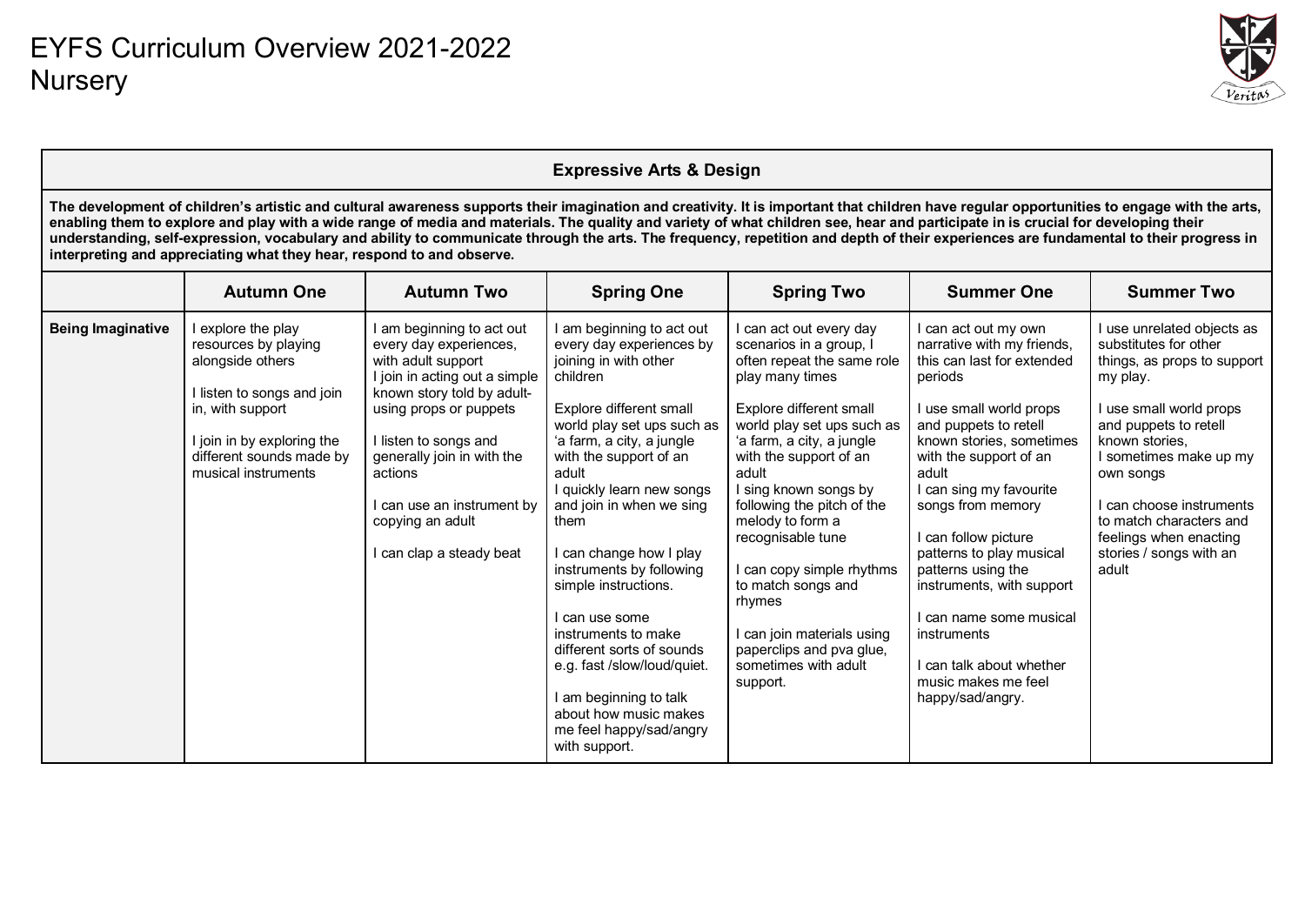

| <b>Creating with</b><br><b>Materials</b> | l experiment with new<br>creative resources and<br>tools (e.g. glitter, feathers,<br>different types of sensory<br>play, dough)<br>Explore paint using a<br>variety of tools such as<br>fingers/chunky<br>paintbrushes, sometimes<br>with the support of an<br>adult | I can join materials, using<br>tape and glue, sometimes<br>with adult support<br>I am beginning to<br>represent objects by<br>enclosing shapes and<br>adding key features such<br>as lines and circles, with<br>adult support<br>I begin to explore<br>drawing/painting in<br>response to different<br>sounds/music | I can make observational<br>drawings by looking<br>closely and replicating<br>shapes, with adult support<br>I can create junk models<br>using tape and glue to join<br>materials together.<br>I can talk about my<br>creation using adult<br>prompts.<br>I am beginning to use<br>specific colours for a<br>purpose | I can make observational<br>drawings by looking<br>closely to replicate<br>shapes, with support<br>I have my own ideas and<br>can decide what materials<br>I need with adult support.<br>I can say what I like, and<br>what I might change,<br>about my creation. | I can draw recognisable<br>forms and am beginning to<br>talk about my drawings<br>I can create new colours<br>by mixing two colours<br>together, with adult<br>support<br>I have my own ideas and<br>can source my own<br>materials.<br>I experiment drawing<br>painting in response to<br>different sounds/music. | I can select and adapt<br>materials and techniques<br>I've learnt to create a<br>chosen design<br>I can draw with increasing<br>detail, incorporating more<br>detailed features and<br>elements.<br>I can use staples and hole<br>punches to make books<br>and join things, with adult<br>support |
|------------------------------------------|----------------------------------------------------------------------------------------------------------------------------------------------------------------------------------------------------------------------------------------------------------------------|---------------------------------------------------------------------------------------------------------------------------------------------------------------------------------------------------------------------------------------------------------------------------------------------------------------------|---------------------------------------------------------------------------------------------------------------------------------------------------------------------------------------------------------------------------------------------------------------------------------------------------------------------|-------------------------------------------------------------------------------------------------------------------------------------------------------------------------------------------------------------------------------------------------------------------|--------------------------------------------------------------------------------------------------------------------------------------------------------------------------------------------------------------------------------------------------------------------------------------------------------------------|---------------------------------------------------------------------------------------------------------------------------------------------------------------------------------------------------------------------------------------------------------------------------------------------------|
|------------------------------------------|----------------------------------------------------------------------------------------------------------------------------------------------------------------------------------------------------------------------------------------------------------------------|---------------------------------------------------------------------------------------------------------------------------------------------------------------------------------------------------------------------------------------------------------------------------------------------------------------------|---------------------------------------------------------------------------------------------------------------------------------------------------------------------------------------------------------------------------------------------------------------------------------------------------------------------|-------------------------------------------------------------------------------------------------------------------------------------------------------------------------------------------------------------------------------------------------------------------|--------------------------------------------------------------------------------------------------------------------------------------------------------------------------------------------------------------------------------------------------------------------------------------------------------------------|---------------------------------------------------------------------------------------------------------------------------------------------------------------------------------------------------------------------------------------------------------------------------------------------------|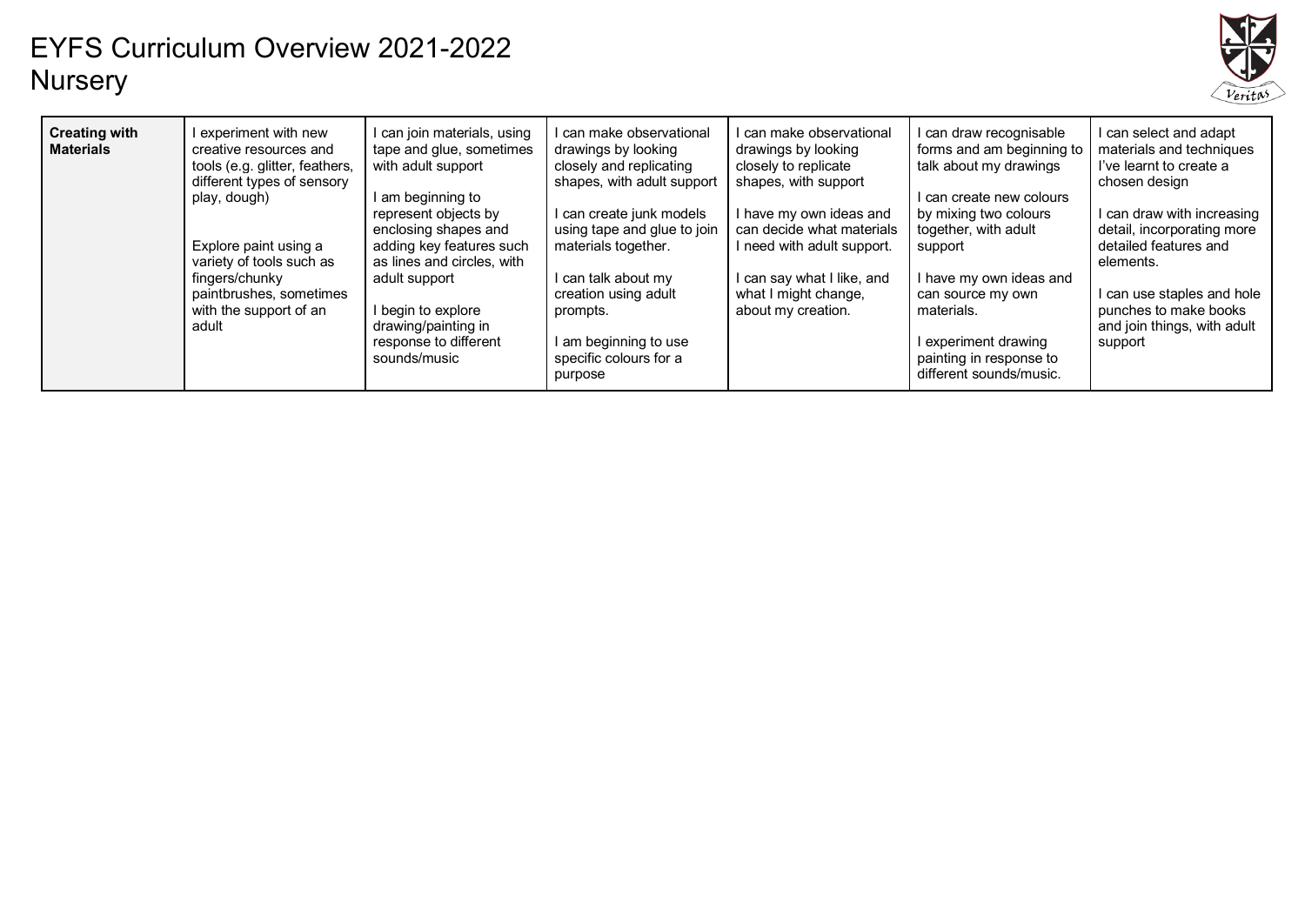

#### **Nursery Autumn 1 Milestones to work towards to be 'on track'**

| CL                                                                                                                                                                                                                                                                                                                                                                                                                        | <b>PSE</b>                                                                                                                                                                                                                                                                                                                                                                                                                                                                                                                                                                                                                                                                                                        | <b>PHS</b>                                                                                                                                                                                                                                                               | Lit                                                                                                                                                                                                                                                                                                                                                                                                                                                                                                                                                                                                                                                                                                                                               | <b>Maths</b>                                                                                                                                                                                                                                                                                                                                                                                                                                                                                                                                                                                                                                                                                                                                                                 | <b>UW</b>                               | <b>EAD</b>                                                                                                                                                                                                                                                                                                                                                                                                                                                                |
|---------------------------------------------------------------------------------------------------------------------------------------------------------------------------------------------------------------------------------------------------------------------------------------------------------------------------------------------------------------------------------------------------------------------------|-------------------------------------------------------------------------------------------------------------------------------------------------------------------------------------------------------------------------------------------------------------------------------------------------------------------------------------------------------------------------------------------------------------------------------------------------------------------------------------------------------------------------------------------------------------------------------------------------------------------------------------------------------------------------------------------------------------------|--------------------------------------------------------------------------------------------------------------------------------------------------------------------------------------------------------------------------------------------------------------------------|---------------------------------------------------------------------------------------------------------------------------------------------------------------------------------------------------------------------------------------------------------------------------------------------------------------------------------------------------------------------------------------------------------------------------------------------------------------------------------------------------------------------------------------------------------------------------------------------------------------------------------------------------------------------------------------------------------------------------------------------------|------------------------------------------------------------------------------------------------------------------------------------------------------------------------------------------------------------------------------------------------------------------------------------------------------------------------------------------------------------------------------------------------------------------------------------------------------------------------------------------------------------------------------------------------------------------------------------------------------------------------------------------------------------------------------------------------------------------------------------------------------------------------------|-----------------------------------------|---------------------------------------------------------------------------------------------------------------------------------------------------------------------------------------------------------------------------------------------------------------------------------------------------------------------------------------------------------------------------------------------------------------------------------------------------------------------------|
| I can pay attention when<br>an adult is talking. I<br>show this by stopping<br>and looking, with<br>support.<br>I can join in at story and<br>singing time, with<br>support.<br>I can talk about the here<br>and now, using short 3-<br>part sentences to make<br>myself understood.<br>My vocabulary is<br>influenced by everyday<br>experiences, at home<br>and school, particularly<br>naming and grouping<br>objects. | I show emotions in an<br>age-appropriate way, I<br>still sometimes need<br>help to manage the way<br>I'm feeling.<br>I can listen with support<br>at story time.<br>I follow 1-part<br>instructions by joining<br>in and following an<br>adult.<br>I can join in with our<br>simple routines, with<br>adult support<br>I am beginning to know<br>the differences in<br>boundaries and<br>expectations between<br>school and setting.<br>I know who to ask to<br>help me do things<br>I join in with sharing<br>and turn taking when<br>these are modelled and<br>supported by an adult.<br>I play alongside my<br>friends.<br>I participate in short<br>adult led activities,<br>sometimes with<br>encouragement. | I join in and have a go at<br>a range of physical<br>development activities,<br>indoors and outdoors.<br>often with support.<br>I am learning how to<br>handle tools and<br>equipment safely and<br>with care.<br>I have a go at using<br>writing tools to make<br>marks | I join in and copy the<br>sounds that I've heard<br>in stories songs and<br>games, with support.<br>I can spot characters /<br>objects in pictures.<br>I name objects /<br>characters in my<br>favourite books, with<br>adult support.<br>I can spot similarities to<br>match pictures or<br>objects by looking.<br>I can mark make with a<br>variety of tools/media<br>with support.<br><b>PHONICS</b><br>Begin to name, and<br>recognise, some<br>animals and make the<br>corresponding voice<br>sounds with support.<br>Begin to hear, and<br>distinguish between,<br>environmental sounds.<br>with support.<br>Begin to hear, and<br>distinguish between,<br>different instrumental<br>sounds with support.<br><b>Begin to make different</b> | Comparison<br>I am beginning to<br>compare and recognise<br>changes in numbers of<br>things, using words like<br>more, lots or<br>'same' with support<br>I am developing the skill<br>to find the exact same<br>object, with support<br>Counting<br>I join in with number<br>songs and stories, with<br>support.<br>I am beginning to<br>develop the knowledge<br>that number words are<br>separate.<br>Cardinality<br>I am beginning to notice<br>numerals (number<br>symbols)<br>I am beginning to use<br>my fingers to represent<br>numbers, with support,<br>Composition<br>I am exploring the<br>understanding that<br>parts can be combined<br>in any order, with<br>support.<br><b>Spatial Awareness</b><br>I can remember my way<br>around a familiar<br>environment | I explore the<br>environment around me. | I explore the play<br>resources by playing<br>alongside others<br>I listen to songs and<br>join in, with support<br>I join in by exploring the<br>different sounds made<br>by musical instruments<br>I experiment with new<br>creative resources and<br>tools (e.g. glitter,<br>feathers, different types<br>of sensory play, dough)<br>Explore paint using a<br>variety of tools such as<br>fingers/chunky<br>paintbrushes,<br>sometimes with the<br>support of an adult |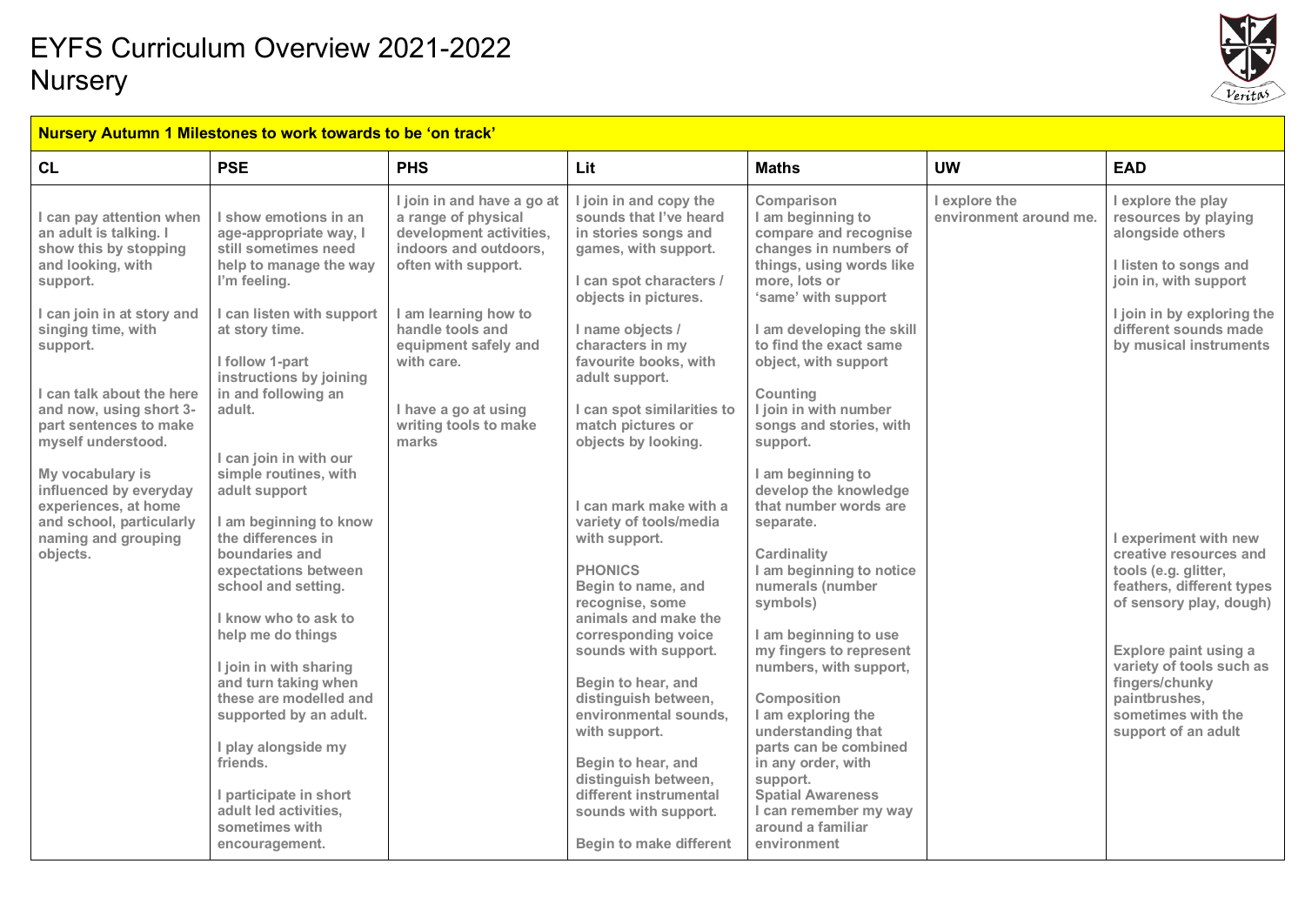

|  | body percussion      |                                                                                           |  |
|--|----------------------|-------------------------------------------------------------------------------------------|--|
|  | sounds with support. | I respond to some<br>spatial and positional<br>language, with support.                    |  |
|  |                      | Shape<br>I can choose pieces and<br>try to fit them in to a<br>puzzle                     |  |
|  |                      | I am beginning to<br>recognise that two<br>objects have the same<br>shape                 |  |
|  |                      | I can make simple<br>constructions with<br>support                                        |  |
|  |                      | Pattern<br>I am beginning to join in<br>repeated sound and<br>action patterns             |  |
|  |                      | I am interested in what<br>happens next using the<br>pattern of everyday<br>routines      |  |
|  |                      | <b>Measure</b><br>I can explore<br>differences in size,<br>length, weight and<br>capacity |  |
|  |                      | I am beginning to<br>understand some talk<br>about<br>immediate past and<br>future        |  |
|  |                      | I am beginning to<br>anticipate times of the<br>day such as<br>mealtimes or home time     |  |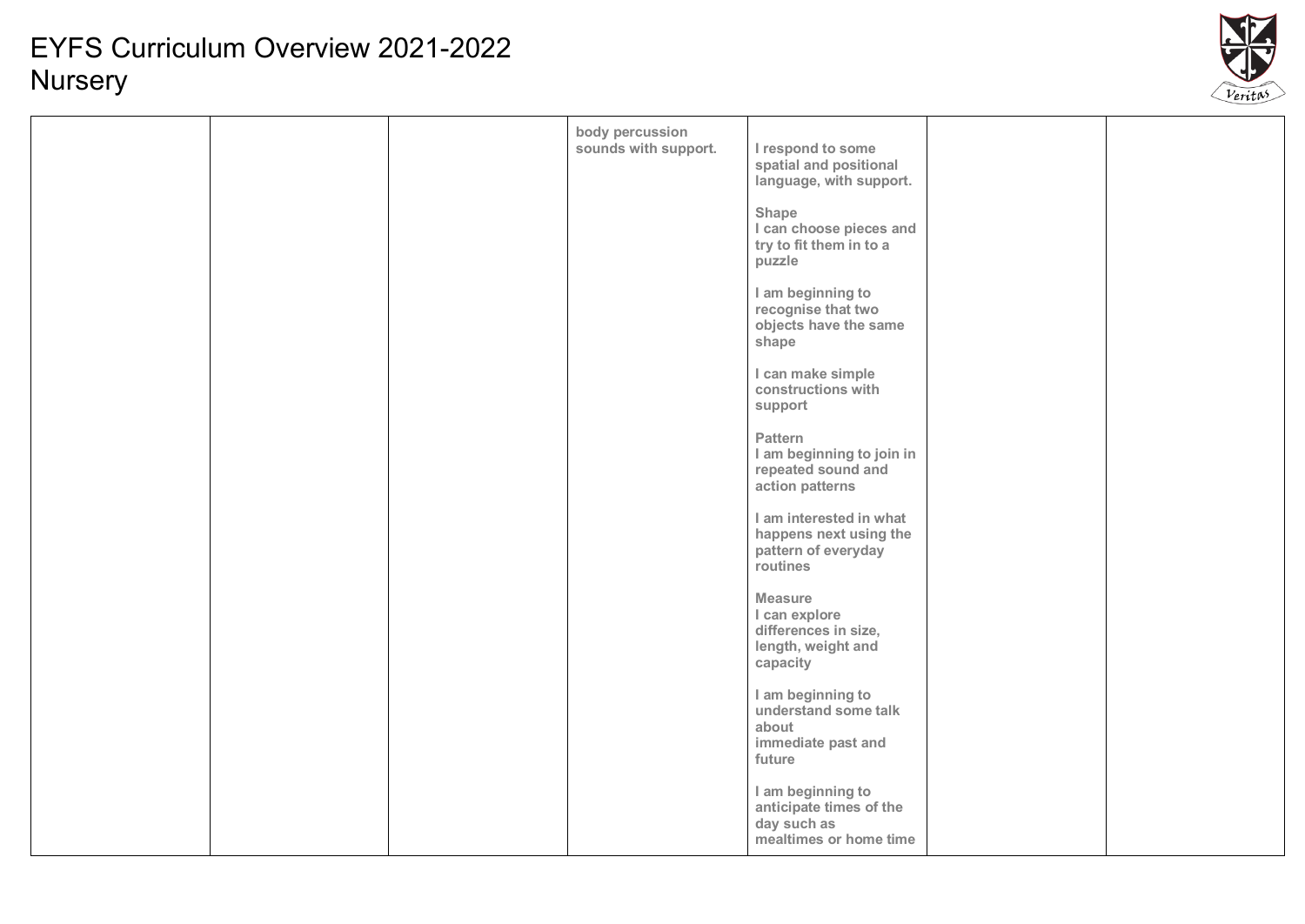

| Nursery Autumn 2 Milestones to work towards to be 'on track'                                                                                                          |                                                                                                                                                                                                 |                                                                                                                                                           |                                                                                                     |                                                                                                                                                                  |                                                                                                                                                                            |                                                                                                                                                                          |  |  |
|-----------------------------------------------------------------------------------------------------------------------------------------------------------------------|-------------------------------------------------------------------------------------------------------------------------------------------------------------------------------------------------|-----------------------------------------------------------------------------------------------------------------------------------------------------------|-----------------------------------------------------------------------------------------------------|------------------------------------------------------------------------------------------------------------------------------------------------------------------|----------------------------------------------------------------------------------------------------------------------------------------------------------------------------|--------------------------------------------------------------------------------------------------------------------------------------------------------------------------|--|--|
| <b>CLL</b>                                                                                                                                                            | <b>PSE</b>                                                                                                                                                                                      | <b>PHS</b>                                                                                                                                                | Lit                                                                                                 | <b>Maths</b>                                                                                                                                                     | <b>UW</b>                                                                                                                                                                  | <b>EAD</b>                                                                                                                                                               |  |  |
| I can pay attention when<br>an adult is talking. I<br>show this by stopping<br>and looking<br>independently<br>I join in at story /<br>singing time<br>independently, | I can match a range of<br>emotions to visual<br>prompts and body<br>language examples,<br>with adult support.<br>I listen at story time and<br>show I'm listening by<br>looking, sometimes with | I can run, walk and<br>crawl.<br>I climb up and down<br>stairs or equipment,<br>holding onto a rail or<br>adult for support.<br>I enjoy joining in with a | can join in with action<br>songs and rhymes,<br>sometimes with support<br>I look at books with the  | Comparison<br>I am beginning to<br>compare and recognise<br>changes in numbers of<br>things, using words like<br>more, lots or<br>'same'<br>I can find the exact | I know who is in my<br>family and can talk<br>about them, sometimes<br>with adult support<br>I can explore the Hindu<br>celebration of Diwali.<br>I can explore the Jewish | I am beginning to act<br>out every day<br>experiences, with adult<br>support<br>I join in acting out a<br>simple known story told<br>by adult- using props or<br>puppets |  |  |
| sometime joining in with<br>actions or repeated<br>phrases / sounds.                                                                                                  | reminders.                                                                                                                                                                                      | range of balancing<br>activities, usually with<br>support.                                                                                                | support of an adult                                                                                 | same object.                                                                                                                                                     | celebration of Hanukah.<br>I can explore the                                                                                                                               | I listen to songs and<br>generally join in with the<br>actions                                                                                                           |  |  |
| I show an interest in<br>new vocabulary I'm<br>introduced to in books.<br>and I can sometimes                                                                         | I follow 1-part<br>instructions by copying<br>others.<br>I can adjust my                                                                                                                        | I can use scissors                                                                                                                                        |                                                                                                     | Counting<br>I join in with number<br>songs, stories.                                                                                                             | celebration of<br>Christmas and how it is<br>celebrated across the<br>world.                                                                                               | I can use an instrument<br>by copying an adult                                                                                                                           |  |  |
| use this when I play.<br>can talk about what                                                                                                                          | behaviour to conform to<br>the boundaries and<br>expectations of school,                                                                                                                        | safely to snip.                                                                                                                                           |                                                                                                     | I am beginning to say<br>numbers in order, some<br>of which are in the right                                                                                     | I can talk about changes<br>that happen when we're                                                                                                                         | can clap a steady beat                                                                                                                                                   |  |  |
| has happened or what<br>will happen, with<br>support                                                                                                                  | with support.<br>I can follow our routines                                                                                                                                                      |                                                                                                                                                           | I can recognise the<br>letter shape at the start<br>of my name                                      | order (ordinality)<br>I say some number                                                                                                                          | cooking different<br>recipes                                                                                                                                               | I can join materials,                                                                                                                                                    |  |  |
| I understand, and am<br>beginning to use,<br>vocabulary to describe                                                                                                   | with the help of visual<br>prompts and adult<br>support.                                                                                                                                        |                                                                                                                                                           | I can mark make with a<br>variety of tools/media<br>with support.                                   | names when I play.<br>Cardinality                                                                                                                                | I can explore how you<br>can shine light through<br>some materials, but not                                                                                                | using tape and glue,<br>sometimes with adult<br>support                                                                                                                  |  |  |
| simple attributes (e.g.,<br>opposites)<br>I understand, and am                                                                                                        | I follow our class rules,<br>with adult support.                                                                                                                                                |                                                                                                                                                           |                                                                                                     | I recognise some<br>numbers of personal<br>significance, with<br>support                                                                                         | others.<br>I explore magnetic<br>attraction and repulsion.                                                                                                                 | I am beginning to<br>represent objects by<br>enclosing shapes and                                                                                                        |  |  |
| beginning to answer,<br>where questions.                                                                                                                              | I can share and take<br>turns with support<br>I am beginning to play<br>with other children,                                                                                                    |                                                                                                                                                           | I can trace over the<br>letters in my name, with<br>support                                         | I am beginning to use<br>my fingers to represent<br>numbers.                                                                                                     |                                                                                                                                                                            | adding key features<br>such as lines and<br>circles, with adult<br>support                                                                                               |  |  |
|                                                                                                                                                                       | often with adult support.<br>I participate in short<br>adult led activities.                                                                                                                    |                                                                                                                                                           | <b>PHONICS</b><br>I can name, and<br>recognise, some<br>animals and make the<br>corresponding voice | Composition<br>I am exploring the<br>understanding that<br>parts can be combined                                                                                 |                                                                                                                                                                            | I begin to explore<br>drawing/painting in<br>response to different<br>sounds/music                                                                                       |  |  |
|                                                                                                                                                                       | I can ask for help from                                                                                                                                                                         |                                                                                                                                                           | sounds with support.                                                                                | in any order.                                                                                                                                                    |                                                                                                                                                                            |                                                                                                                                                                          |  |  |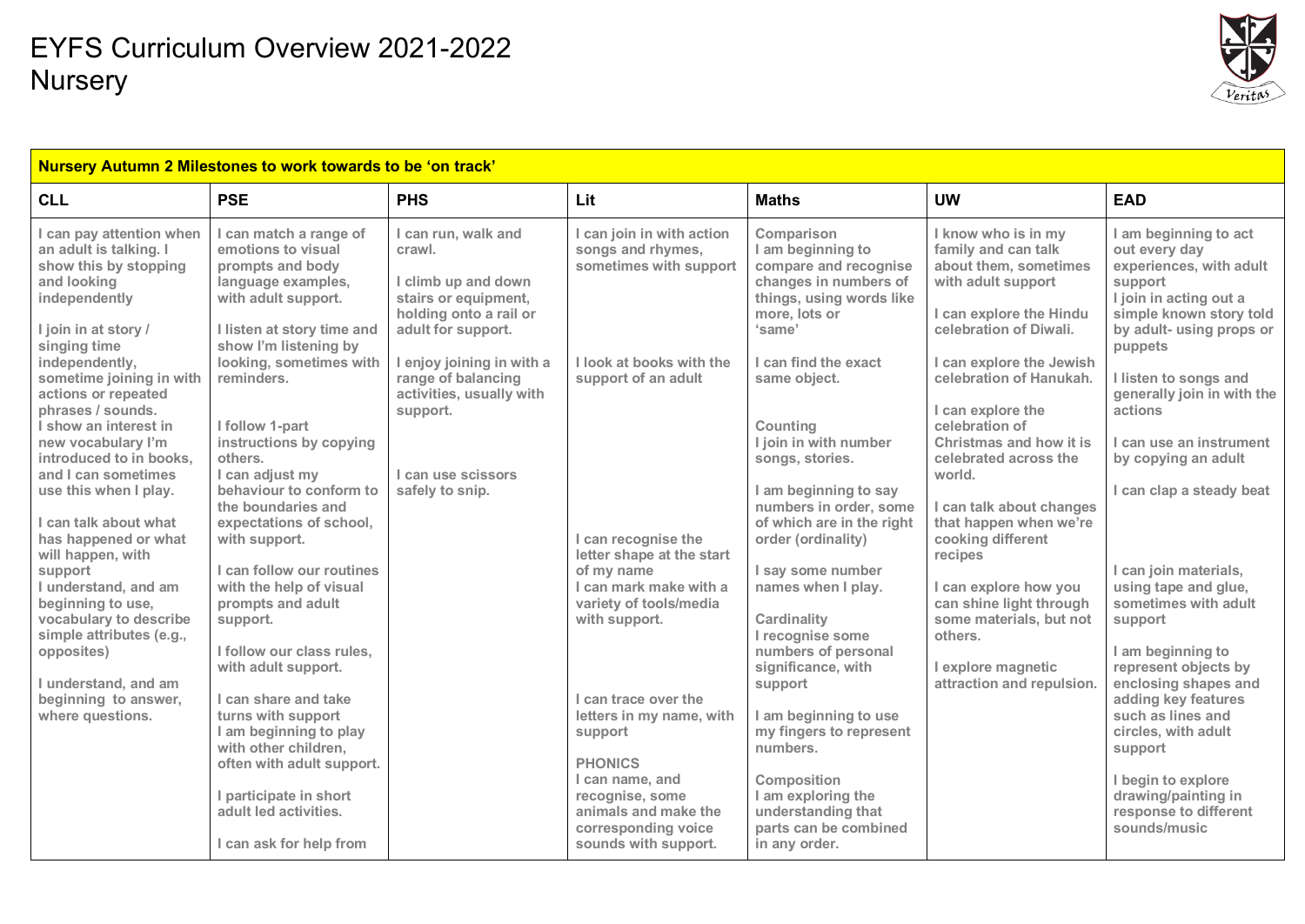

| familiar adults,<br>sometimes with support | I can hear, and<br>distinguish between,<br>environmental sounds,<br>with support.<br>I can hear, and<br>distinguish between,<br>different instrumental<br>sounds with support.<br>I can make different<br>body percussion<br>sounds with support. | <b>Spatial Awareness</b><br>I respond to some<br>spatial and positional<br>language,<br>Shape<br>I can explore matching<br>objects to silhouettes<br>with support<br>I can make simple<br>constructions<br>I can recognise that two<br>objects have the same<br>shape<br>Pattern<br>I can copy ABAB<br>patterns using a<br>matching strategy, with<br>support.<br><b>Measure</b><br>I am beginning to use<br>the words more, lots,<br>full, empty, same, big,<br>small, fat, thin to<br>describe quantities and<br>amounts, with support. |  |  |
|--------------------------------------------|---------------------------------------------------------------------------------------------------------------------------------------------------------------------------------------------------------------------------------------------------|-------------------------------------------------------------------------------------------------------------------------------------------------------------------------------------------------------------------------------------------------------------------------------------------------------------------------------------------------------------------------------------------------------------------------------------------------------------------------------------------------------------------------------------------|--|--|
|--------------------------------------------|---------------------------------------------------------------------------------------------------------------------------------------------------------------------------------------------------------------------------------------------------|-------------------------------------------------------------------------------------------------------------------------------------------------------------------------------------------------------------------------------------------------------------------------------------------------------------------------------------------------------------------------------------------------------------------------------------------------------------------------------------------------------------------------------------------|--|--|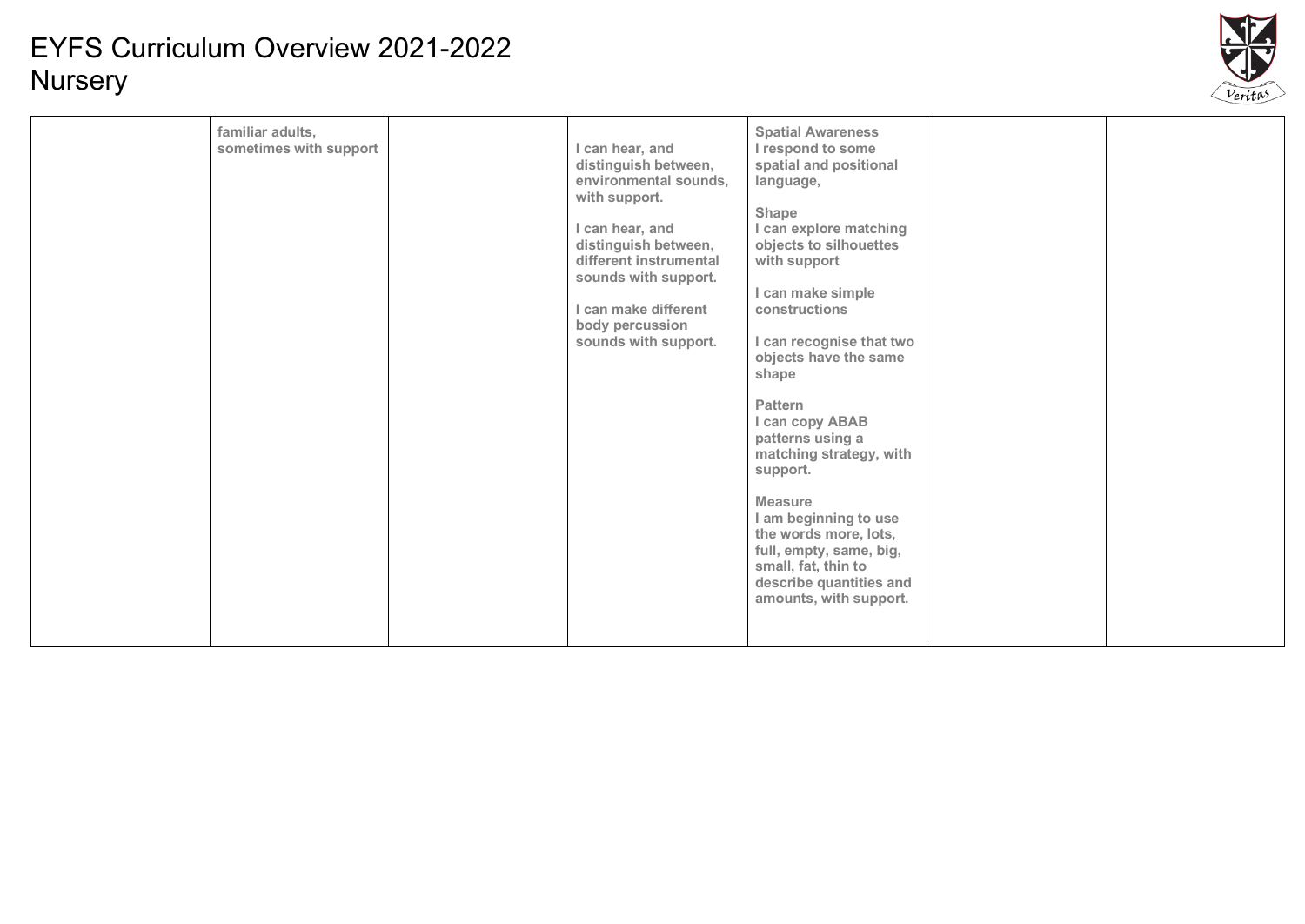

#### **Nursery Spring 1 Milestones to work towards to be 'on track'**

| <b>CLL</b>                                                                                                                                                                                                                                                                                                                                                                                                                                              | <b>PSE</b>                                                                                                                                                                                                                                                                                                                                                                                                                                                                                         | <b>PHS</b>                                                                                                                                                                                                                                                                                                                                                                                                                       | Lit                                                                                                                                                                                                                                                                                                                                                                                                                                         | <b>Maths</b>                                                                                                                                                                                                                                                                                                                                                                                                                                                                  | <b>UW</b>                                                                                                                                                                                                                                                                                                                                                                                                                                                                                                  | EA                                                                                                                                                                                                                                                                                                                                                                                                                                                                                                                                       |
|---------------------------------------------------------------------------------------------------------------------------------------------------------------------------------------------------------------------------------------------------------------------------------------------------------------------------------------------------------------------------------------------------------------------------------------------------------|----------------------------------------------------------------------------------------------------------------------------------------------------------------------------------------------------------------------------------------------------------------------------------------------------------------------------------------------------------------------------------------------------------------------------------------------------------------------------------------------------|----------------------------------------------------------------------------------------------------------------------------------------------------------------------------------------------------------------------------------------------------------------------------------------------------------------------------------------------------------------------------------------------------------------------------------|---------------------------------------------------------------------------------------------------------------------------------------------------------------------------------------------------------------------------------------------------------------------------------------------------------------------------------------------------------------------------------------------------------------------------------------------|-------------------------------------------------------------------------------------------------------------------------------------------------------------------------------------------------------------------------------------------------------------------------------------------------------------------------------------------------------------------------------------------------------------------------------------------------------------------------------|------------------------------------------------------------------------------------------------------------------------------------------------------------------------------------------------------------------------------------------------------------------------------------------------------------------------------------------------------------------------------------------------------------------------------------------------------------------------------------------------------------|------------------------------------------------------------------------------------------------------------------------------------------------------------------------------------------------------------------------------------------------------------------------------------------------------------------------------------------------------------------------------------------------------------------------------------------------------------------------------------------------------------------------------------------|
| I pay attention and<br>respond to adults and<br>other children e.g.,<br>answer a simple<br>question or follow a 1-<br>part instruction.<br>I can take turns in a<br>conversation, with<br>support.<br>I can choose and sing<br>my favourite nursey<br>rhyme / song, with some<br>support.<br>I can join in with stories,<br>sometimes filling in the<br>rhyming gaps.<br>I can use vocabulary to<br>describe simple<br>attributes (e.g.,<br>opposites). | I can control my<br>emotions, occasionally<br>with the help of an<br>adult.<br>I listen at story time and<br>show I'm listening by<br>looking.<br>I am beginning to<br>concentrate for longer<br>periods, during play and<br>adult led activities.<br>I follow our routines,<br>sometimes with<br>reminders.<br>I follow our rules.<br>sometimes with<br>reminders.<br>I can adjust my<br>behaviour to conform to<br>the boundaries and<br>expectations of school,<br>sometimes with<br>reminders. | I can stamp, tip toe, and<br>jump with 2 feet<br>together.<br>I climb up and down<br>stairs and over large<br>apparatus, sometimes<br>with the support of<br>something to hold on to.<br>I can balance across a<br>plank, walk along a line<br>or ride a bike / scooter,<br>with support.<br>I can use scissors to cut<br>along straight and<br>curved lines, with<br>support<br>I can trace over shapes,<br>lines and patterns. | I can join in with action<br>songs and rhymes<br>I join in with repeated<br>refrains in stories<br>I can spot differences in<br>shapes / patterns by<br>looking closely at<br>pictures or objects<br>I am beginning to<br>choose to look at<br>books, on my own or<br>with my friends<br>I pick my name card by<br>looking at the letter<br>shapes, with support<br>I can mark make with a<br>variety of tools/media.<br>I sometimes assign | Comparison<br>I can visually compare<br>two groups where one<br>group is at least double<br>the size of the other.<br>with support.<br>I can find all objects<br>with a given attribute,<br>with support<br>Counting<br>I can recite numbers to<br>5, with support.<br>I am beginning to touch<br>each item, saying one<br>number for each item.<br>using the stable order<br>1,2,3, with support.<br>Cardinality<br>I recognise some<br>numbers of personal<br>significance. | I can explore the<br>celebration of Chinese<br>New Year.<br>I can talk about how ice<br>melts in simple terms,<br>using my experience<br>I can experiment by<br>floating and sinking<br>objects. I can talk about<br>how this happens in<br>simple terms using what<br>I experience<br>I explore forces within<br>the water such as how<br>the water pushes up<br>when they try to push a<br>plastic boat under it.<br>I can talk about changes<br>that happen when we're<br>cooking different<br>recipes. | I am beginning to act<br>out every day<br>experiences by joining<br>in with other children<br><b>Explore different small</b><br>world play set ups such<br>as 'a farm, a city, a<br>jungle with the support<br>of an adult<br>I quickly learn new<br>songs and join in when<br>we sing them<br>I can change how I play<br>instruments by<br>following simple<br>instructions.<br>I can use some<br>instruments to make<br>different sorts of<br>sounds e.g. fast<br>/slow/loud/quiet.<br>I am beginning to talk<br>about how music makes |
| I can name more people,<br>objects, and events<br>beyond my own<br>experience, with<br>support.                                                                                                                                                                                                                                                                                                                                                         | I sometimes play with<br>other children. I am<br>learning to look at and<br>listen to others as part<br>of our play.                                                                                                                                                                                                                                                                                                                                                                               |                                                                                                                                                                                                                                                                                                                                                                                                                                  | meaning to the marks<br>that I make, with<br>support.<br>I can trace over the<br>letters in my name.                                                                                                                                                                                                                                                                                                                                        | I can represent numbers<br>1-5 using my fingers,<br>with support<br>I'm beginning to<br>subitise one and two                                                                                                                                                                                                                                                                                                                                                                  |                                                                                                                                                                                                                                                                                                                                                                                                                                                                                                            | me feel happy/sad/angry<br>with support.<br>I can make<br>observational drawings<br>by looking closely and<br>replicating shapes, with                                                                                                                                                                                                                                                                                                                                                                                                   |
| I can talk about what<br>has happened, or what<br>will happen, using<br>simple 4 / 5-word<br>sentences.<br>I can understand, and<br>am beginning to                                                                                                                                                                                                                                                                                                     | I can ask for help from<br>familiar adults.<br>I can share and take and<br>take turns, sometimes<br>with reminders.                                                                                                                                                                                                                                                                                                                                                                                |                                                                                                                                                                                                                                                                                                                                                                                                                                  | <b>PHONICS</b><br>I can follow, and join in<br>with, an ABAB pattern<br>of body percussion<br>sounds, with support.<br>I know the difference                                                                                                                                                                                                                                                                                                | objects, with support.<br>I can take turns to play<br>maths games which<br>involve counting and<br>recognising numbers,<br>with support.                                                                                                                                                                                                                                                                                                                                      |                                                                                                                                                                                                                                                                                                                                                                                                                                                                                                            | adult support<br>I can create junk models<br>using tape and glue to<br>join materials together.<br>I can talk about my<br>creation using adult                                                                                                                                                                                                                                                                                                                                                                                           |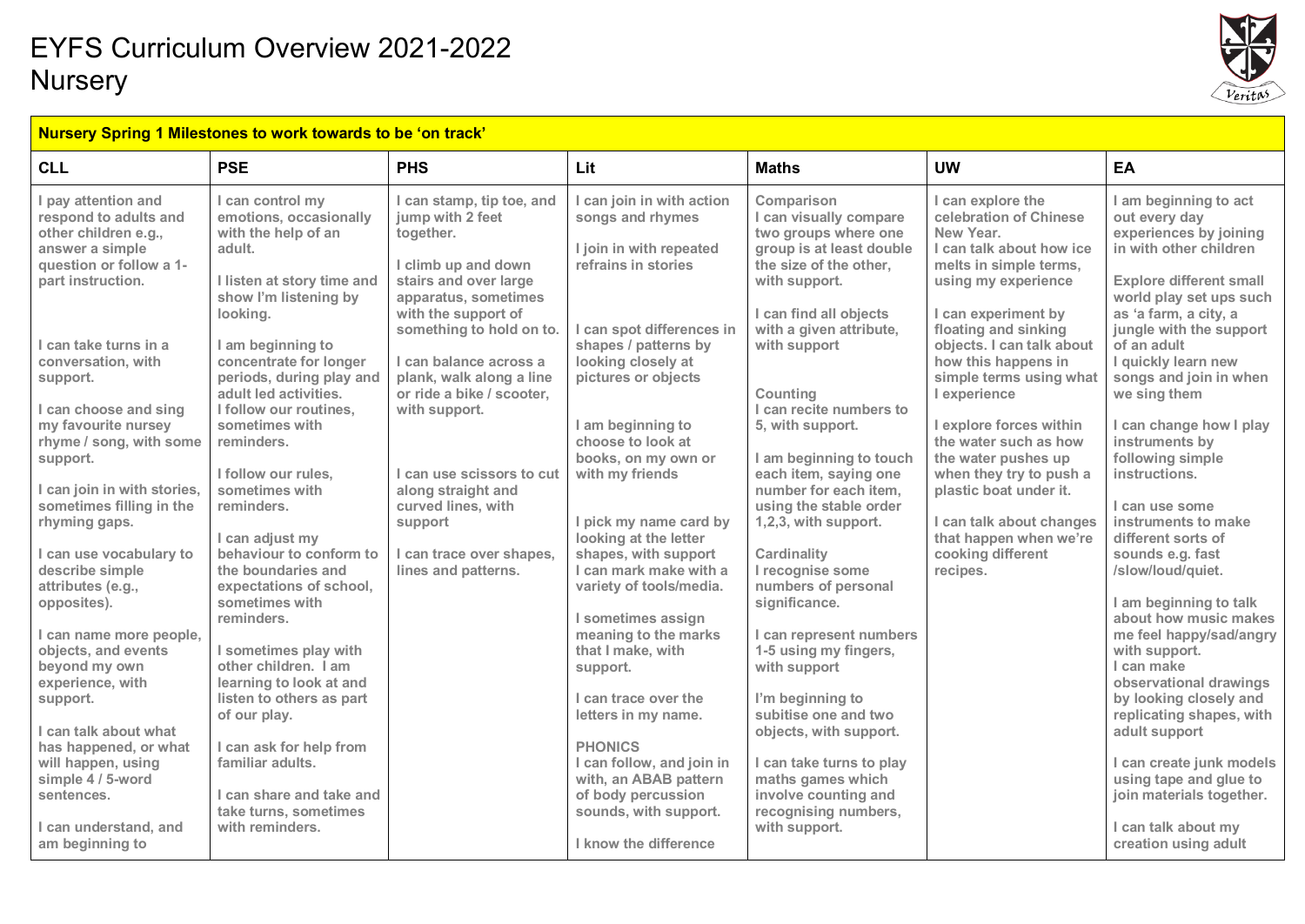

| answer, when<br>questions. |  | between loud/quiet and<br>fast/slow sounds with<br>support.<br>I can clap the beats<br>(syllables) in my name<br>with support.<br>I can fill in the rhyming<br>gaps in stories and<br>rhymes with support.<br>I can hear some initial<br>sounds at the beginning<br>of spoken words with<br>support. | Composition<br>I am exploring the idea<br>of a single object being<br>split into similar sized<br>parts and those parts<br>being combined to<br>make the whole in<br>practical ways, with<br>support.<br><b>Spatial Awareness</b><br>I practically explore<br>positional language,<br>with support.<br>Shape<br>I can name and find<br>some 2d shapes in the<br>environment, with<br>support.<br>Pattern<br>I can copy ABAB<br>patterns using a<br>matching strategy<br><b>Measure</b><br>I am beginning to use<br>the words more, lots,<br>full, empty, same, big,<br>small, fat, thin to<br>describe quantities and<br>amounts.<br>I am beginning to use<br>language of time such<br>as first and then, with<br>support, to sequence<br>events. |  | prompts.<br>I am beginning to use<br>specific colours for a<br>purpose |
|----------------------------|--|------------------------------------------------------------------------------------------------------------------------------------------------------------------------------------------------------------------------------------------------------------------------------------------------------|---------------------------------------------------------------------------------------------------------------------------------------------------------------------------------------------------------------------------------------------------------------------------------------------------------------------------------------------------------------------------------------------------------------------------------------------------------------------------------------------------------------------------------------------------------------------------------------------------------------------------------------------------------------------------------------------------------------------------------------------------|--|------------------------------------------------------------------------|
|----------------------------|--|------------------------------------------------------------------------------------------------------------------------------------------------------------------------------------------------------------------------------------------------------------------------------------------------------|---------------------------------------------------------------------------------------------------------------------------------------------------------------------------------------------------------------------------------------------------------------------------------------------------------------------------------------------------------------------------------------------------------------------------------------------------------------------------------------------------------------------------------------------------------------------------------------------------------------------------------------------------------------------------------------------------------------------------------------------------|--|------------------------------------------------------------------------|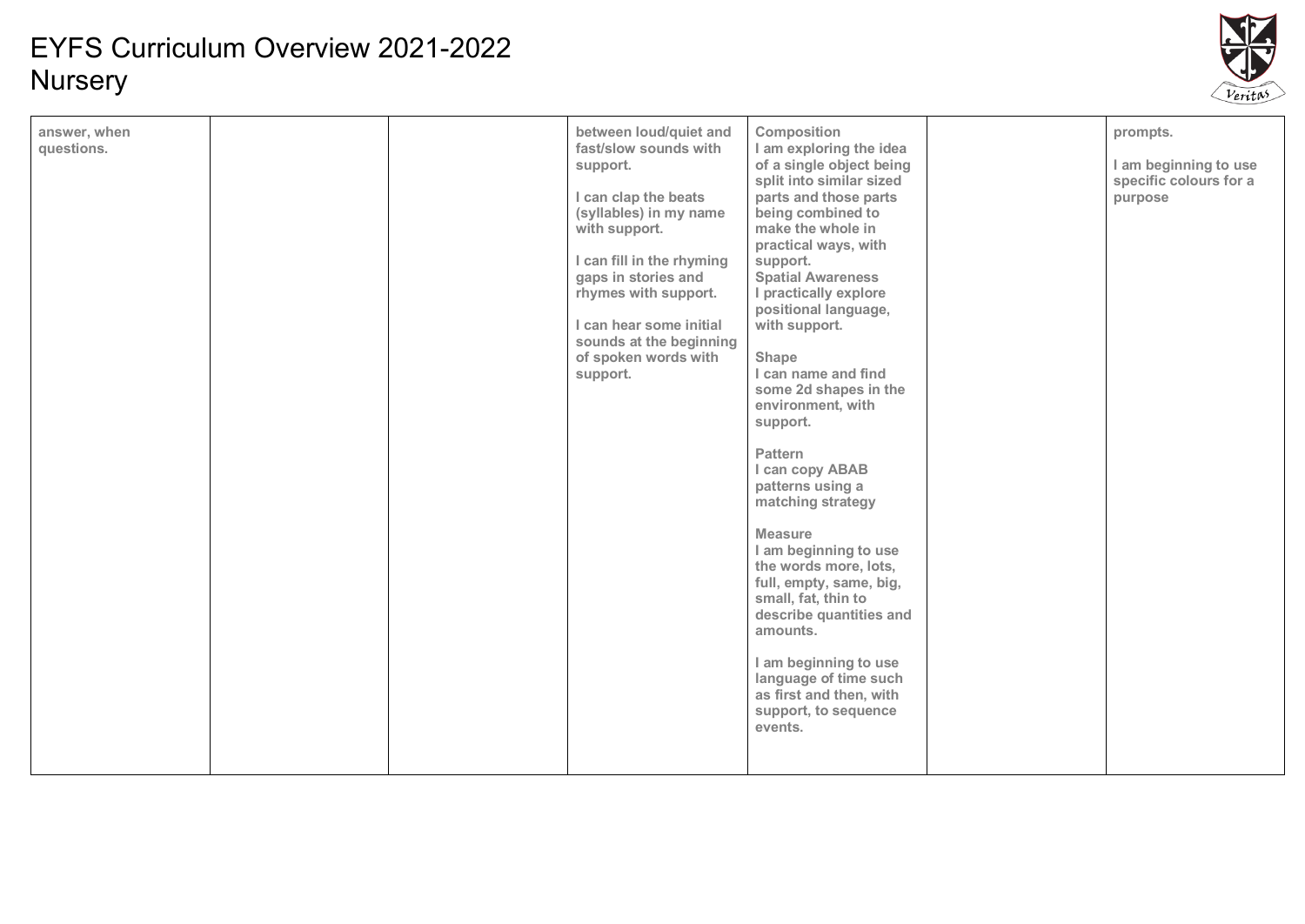

#### **Nursery Spring 2 Milestones to work towards to be 'on track'**

| <b>CLL</b>                                                                                                                                                                                                                                                                                                                                                                                                                                                                                                                                                                                                                                                             | <b>PSE</b>                                                                                                                                                                                                                                                                                                                                                                                                                                                                                     | <b>PHS</b>                                                                                                                                                                                                                                                                                             | Lit                                                                                                                                                                                                                                                                                                                                                                                                                                                                                                                                                                                                                            | <b>Maths</b>                                                                                                                                                                                                                                                                                                                                                                                                                                                                                                                                                                                                                                                                                                                                                                                             | <b>UW</b>                                                                                                                                                                                                                                                                                                                                                                                                                                                                                                                                                                                                                                                              | EA                                                                                                                                                                                                                                                                                                                                                                                                                                                                                                                                                                                                                                                                                                                                                                        |
|------------------------------------------------------------------------------------------------------------------------------------------------------------------------------------------------------------------------------------------------------------------------------------------------------------------------------------------------------------------------------------------------------------------------------------------------------------------------------------------------------------------------------------------------------------------------------------------------------------------------------------------------------------------------|------------------------------------------------------------------------------------------------------------------------------------------------------------------------------------------------------------------------------------------------------------------------------------------------------------------------------------------------------------------------------------------------------------------------------------------------------------------------------------------------|--------------------------------------------------------------------------------------------------------------------------------------------------------------------------------------------------------------------------------------------------------------------------------------------------------|--------------------------------------------------------------------------------------------------------------------------------------------------------------------------------------------------------------------------------------------------------------------------------------------------------------------------------------------------------------------------------------------------------------------------------------------------------------------------------------------------------------------------------------------------------------------------------------------------------------------------------|----------------------------------------------------------------------------------------------------------------------------------------------------------------------------------------------------------------------------------------------------------------------------------------------------------------------------------------------------------------------------------------------------------------------------------------------------------------------------------------------------------------------------------------------------------------------------------------------------------------------------------------------------------------------------------------------------------------------------------------------------------------------------------------------------------|------------------------------------------------------------------------------------------------------------------------------------------------------------------------------------------------------------------------------------------------------------------------------------------------------------------------------------------------------------------------------------------------------------------------------------------------------------------------------------------------------------------------------------------------------------------------------------------------------------------------------------------------------------------------|---------------------------------------------------------------------------------------------------------------------------------------------------------------------------------------------------------------------------------------------------------------------------------------------------------------------------------------------------------------------------------------------------------------------------------------------------------------------------------------------------------------------------------------------------------------------------------------------------------------------------------------------------------------------------------------------------------------------------------------------------------------------------|
| pay attention and<br>respond appropriately<br>to adults and other<br>children, by taking turns<br>in conversation or<br>following 2-part<br>instructions, sometimes<br>with support<br>I can choose and sing<br>my favourite nursey<br>rhyme / simple song<br>using props and visual<br>prompts to remind me.<br>I join in with stories and<br>have some favourites<br>continue to name and<br>describe more people,<br>objects, and events,<br>beyond my own<br>experience.<br>can explain myself, in<br>simple sentences,<br>sticking to a theme in<br>conversations.<br>sometimes with support<br>I can understand, and<br>am beginning to<br>answer, how questions | I can talk about the<br>emotions of characters<br>in books<br>I can concentrate to<br>complete an adult led<br>activity, with support.<br>I follow 1 part<br>instructions<br>independently.<br>I can follow our routines<br>without help<br>I can follow our class<br>rules<br>I ask my friends or<br>adults for help if I can't<br>do something.<br>I play with other<br>children, using talk and<br>actions to communicate<br>as we play.<br>I can share and take<br>turns during group time | I can hop one 1 leg<br>I can climb up and down<br>stairs, and over large<br>apparatus, using<br>alternative feet.<br>sometimes with<br>support.<br>I can balance across a<br>plank, walk along a line<br>and ride a trike / scooter<br>I can use scissors to cut<br>along straight and<br>curved lines | I know some songs and<br>rhymes from memory<br>I can tell some simple<br>stories with repetitive<br>language from memory<br>I have favourite books<br>which I talk about, with<br>some support<br>I handle books carefully,<br>turning the pages and<br>holding the book<br>correctly.<br>I can find my own name<br>card by looking at the<br>letter shapes.<br>I assign meaning to the<br>marks that I make, with<br>support.<br>I can copy some letters<br>of my name, with<br>support.<br><b>PHONICS</b><br>I can name, and<br>recognise, some<br>animals and make the<br>corresponding voice<br>sounds.<br>I can hear, and | Comparison<br>I can visually compare<br>two groups where one<br>group is at least double<br>the size of the other.<br>I can find all objects with a<br>given attribute.<br>Counting<br>I can recite numbers to 5.<br>I am beginning to touch<br>each item, saying one<br>number for each item,<br>using the stable order<br>1,2,3.<br>Cardinality<br>I am beginning to<br>recognise numbers 1-5,<br>with support.<br>I can represent numbers<br>1-5 using my fingers<br>I am beginning to match<br>the numeral with a group<br>of items to show how<br>many there are (up to 5)<br>with support<br>Composition<br>I am exploring the idea of<br>a single object being split<br>into similar, and<br>dissimilar, sized parts and<br>those parts being<br>combined to make the<br>whole in practical ways, | I can explore the Easter<br>story and how Easter is<br>celebrated across the<br>world.<br>I am beginning to use<br>the new vocabulary l've<br>learn to describe<br>different types of<br>animals<br>I am beginning to<br>understand how to care<br>for living things such as<br>pets and farm animals.<br>I know the key features<br>of the life cycle of a<br>chick and butterfly,<br>talking about what I've<br>seen first-hand.<br>I can name a variety of<br>animals and their young<br>I can spot similarities<br>and differences between<br>different types of<br>animals<br>I can talk about changes<br>that happen when we're<br>cooking different<br>recipes. | I can act out every day<br>scenarios in a group, I<br>often repeat the same<br>role play many times<br><b>Explore different small</b><br>world play set ups such<br>as 'a farm, a city, a<br>jungle with the support<br>of an adult<br>I sing known songs by<br>following the pitch of<br>the melody to form a<br>recognisable tune<br>I can copy simple<br>rhythms to match songs<br>and rhymes<br>I can join materials<br>using paperclips and<br>pva glue, sometimes<br>with adult support.<br>I can make<br>observational drawings<br>by looking closely to<br>replicate shapes, with<br>support<br>I have my own ideas<br>and can decide what<br>materials I need with<br>adult support.<br>I can say what I like, and<br>what I might change,<br>about my creation. |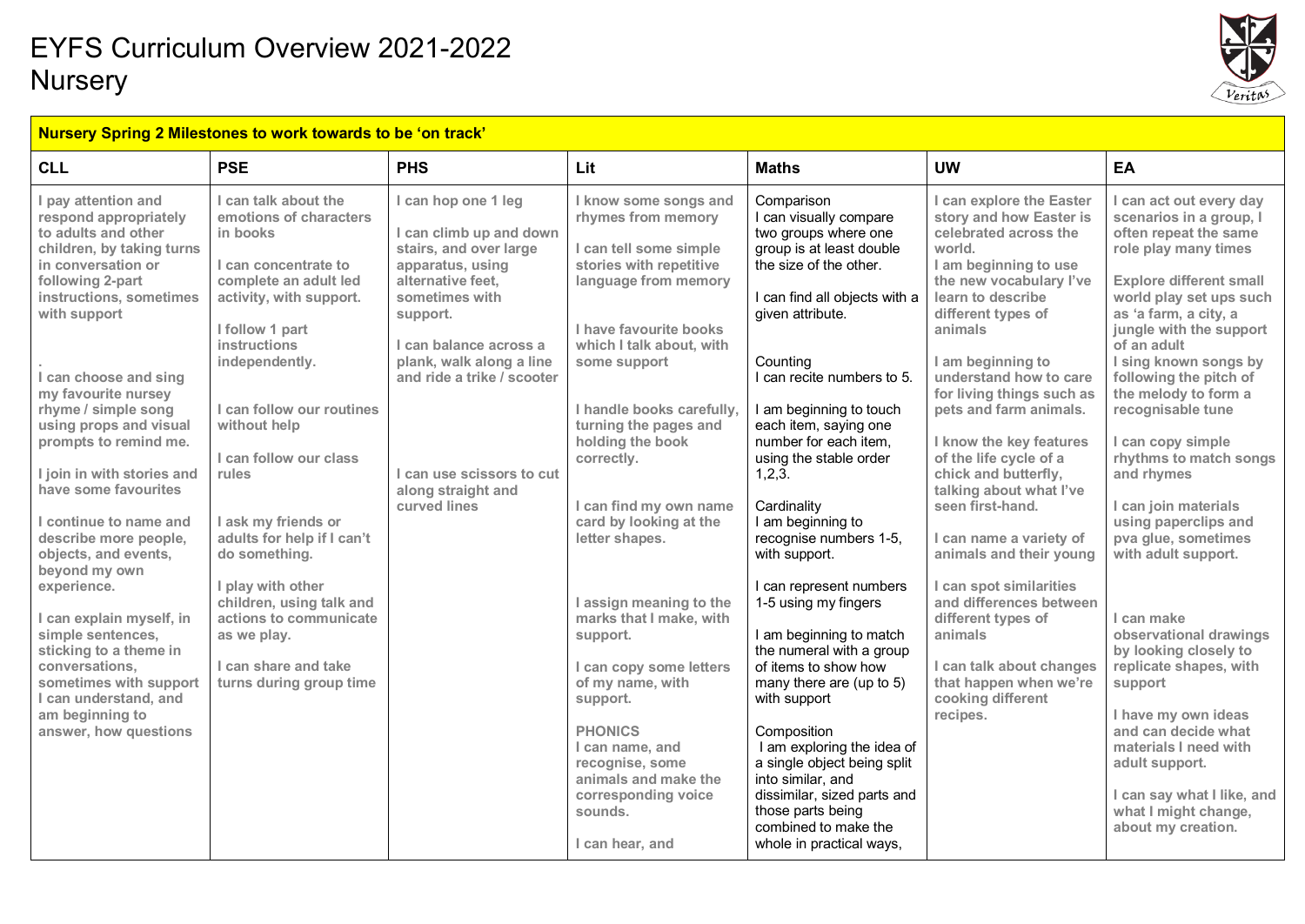

|  |  | distinguish between,<br>environmental sounds.<br>I can hear, and<br>distinguish between,<br>different instrumental<br>sounds.<br>I can make different<br>body percussion<br>sounds.<br>I can hear some initial<br>sounds at the beginning<br>of spoken words with<br>support. | with support.<br><b>Spatial Awareness</b><br>I practically explore<br>positional language.<br>Shape<br>I can name and find some<br>2d shapes in the<br>environment.<br>I can complete a basic<br>inset puzzle by matching<br>shapes and turning the<br>pieces.<br>Pattern<br>I can explore simple<br>linear patterns of two<br>repeating items, with<br>support<br>Measure<br>I can say when 2 objects<br>are the same (size,<br>capacity, length) and<br>make comparisons using<br>language such as bigger/<br>smaller, longer/shorter,<br>heavier/lighter and<br>empty/full, with support.<br>I can use the language of<br>first and then. |  |  |
|--|--|-------------------------------------------------------------------------------------------------------------------------------------------------------------------------------------------------------------------------------------------------------------------------------|----------------------------------------------------------------------------------------------------------------------------------------------------------------------------------------------------------------------------------------------------------------------------------------------------------------------------------------------------------------------------------------------------------------------------------------------------------------------------------------------------------------------------------------------------------------------------------------------------------------------------------------------|--|--|
|--|--|-------------------------------------------------------------------------------------------------------------------------------------------------------------------------------------------------------------------------------------------------------------------------------|----------------------------------------------------------------------------------------------------------------------------------------------------------------------------------------------------------------------------------------------------------------------------------------------------------------------------------------------------------------------------------------------------------------------------------------------------------------------------------------------------------------------------------------------------------------------------------------------------------------------------------------------|--|--|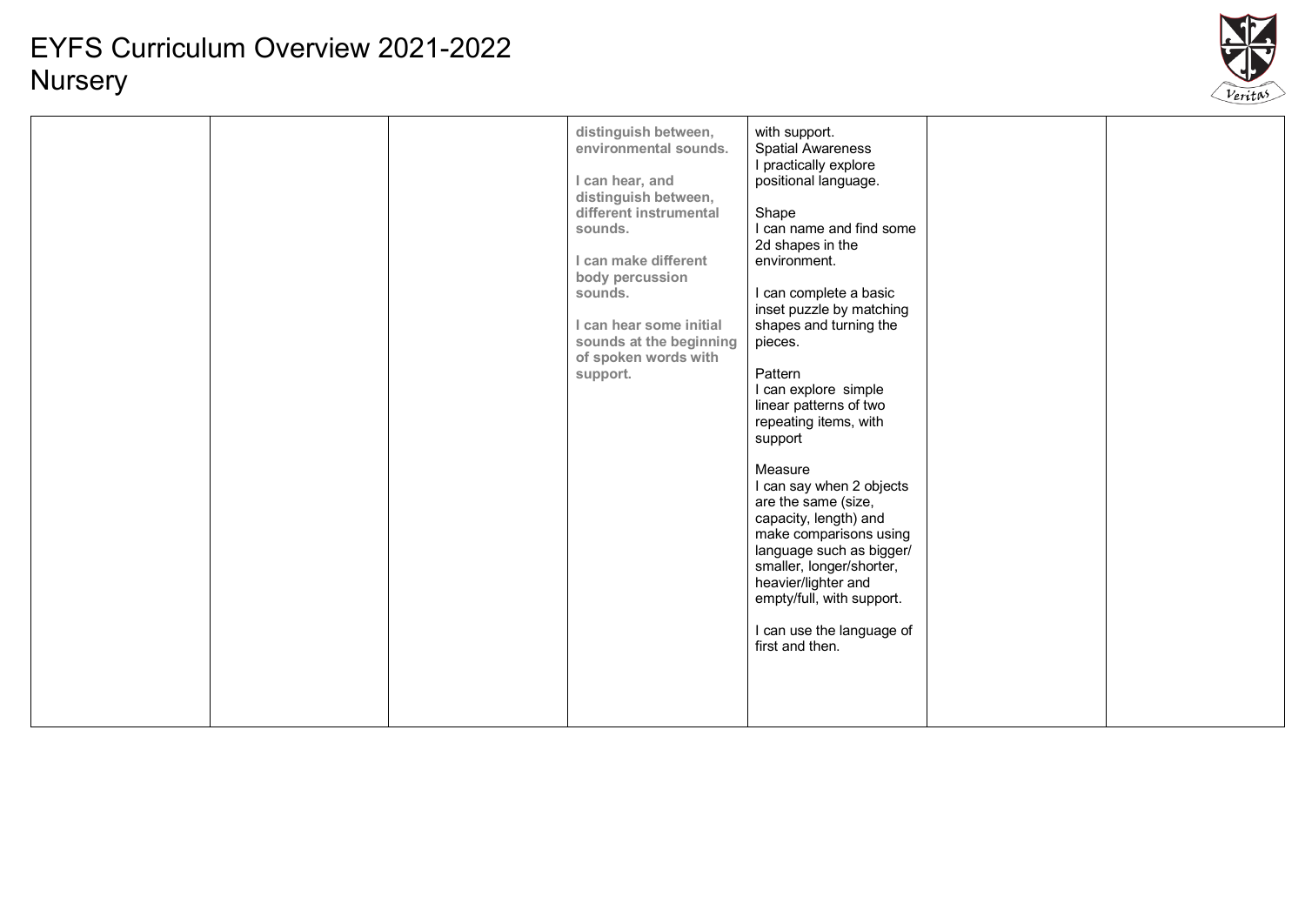

| <b>CLL</b>                                                                                                                                                                                                                               | <b>PSE</b>                                                                                                                                                                                                         | <b>PHS</b>                                                                                                                                                                                                   | Lit                                                                                                                                                                                                                                                                                | <b>Maths</b>                                                                                                                                                                                                                                                                                                                   | <b>UW</b>                                                                                                                                                                                                                                            | EA                                                                                                                                                                                                                                                                                  |
|------------------------------------------------------------------------------------------------------------------------------------------------------------------------------------------------------------------------------------------|--------------------------------------------------------------------------------------------------------------------------------------------------------------------------------------------------------------------|--------------------------------------------------------------------------------------------------------------------------------------------------------------------------------------------------------------|------------------------------------------------------------------------------------------------------------------------------------------------------------------------------------------------------------------------------------------------------------------------------------|--------------------------------------------------------------------------------------------------------------------------------------------------------------------------------------------------------------------------------------------------------------------------------------------------------------------------------|------------------------------------------------------------------------------------------------------------------------------------------------------------------------------------------------------------------------------------------------------|-------------------------------------------------------------------------------------------------------------------------------------------------------------------------------------------------------------------------------------------------------------------------------------|
| I pay attention and<br>respond appropriately<br>to adults and other<br>children, by taking turns<br>in conversations or<br>following 2-part<br>instructions, usually<br>independently.                                                   | I can relate the feelings<br>of characters to my own<br>experiences<br>I can describe how I'm<br>feeling using basic<br>vocabulary (happy, sad,<br>cross)                                                          | I can travel around a<br>large space, negotiating<br>space independently by<br>adjusting speed and<br>movement.<br>I can climb up and down<br>stairs and over large<br>apparatus, using<br>alternative feet. | I re-tell known stories<br>using the pictures                                                                                                                                                                                                                                      | Comparison<br>I can visually compare<br>two small groups (below<br>5) of similar objects<br>when the quantities are<br>closer together, with<br>support.<br>I can identify the<br>attribute used to sort a<br>set, with support.                                                                                               | I can explore the Muslim<br>celebration of Eid-al-<br>Fitr.<br>I describe the<br>minibeasts in our<br>garden in simple terms<br>(legs, colour etc)<br>I know where different<br>minibeast like to live.                                              | I can act out my own<br>narrative with my<br>friends, this can last for<br>extended periods<br>I use small world props<br>and puppets to retell<br>known stories.<br>sometimes with the<br>support of an adult<br>I can sing my favourite                                           |
| choose and sing my<br>favourite nursey rhyme<br>simple song<br>independently.<br>I am beginning to say<br>what I think about my<br>favourite stories and<br>why.<br>I am beginning to use<br>story book language<br>and more descriptive | I can say what our class<br>rules are and why we<br>need them.<br>I talk to unfamiliar<br>adults with growing<br>confidence.<br>I always share and take<br>turns.<br>I can concentrate to<br>complete an adult led | I can balance to hold a<br>pose.<br>I use scissors to cut<br>more complex shapes<br>such as zig zags, wavy<br>lines etc.                                                                                     | I can recognise my own<br>name, with support.<br>I sometimes assign<br>meaning to the marks                                                                                                                                                                                        | Counting<br>I am beginning to recite<br>numbers to 10, with<br>support.<br>I can touch (tags) each<br>item, saying one<br>number for each item.<br>using the stable order of<br>1,2,3,4,5, with support.<br>Cardinality                                                                                                        | I can plant different<br>seeds to grow flowers,<br>fruit and vegetables.<br>I can care for plants to<br>grow them.<br>I know, and can explain,<br>the simple key features<br>of a plant lifecycle.<br>I can identify when<br>plants are the same and | songs from memory<br>I can follow picture<br>patterns to play musical<br>patterns using the<br>instruments, with<br>support<br>I can name some<br>musical instruments<br>I can talk about whether<br>music makes me feel                                                            |
| language when I play.<br>I explain myself using<br>simple sentences,<br>sticking to a theme in<br>conversations.<br>I can understand, and<br>am beginning to<br>answer, why questions.                                                   | activity.<br>I can hold a simple<br>conversation with<br>adults and children<br>during playful<br>experiences                                                                                                      |                                                                                                                                                                                                              | that I make<br>independently.<br>I can copy my name,<br>with support<br><b>PHONICS</b><br>I can clap the beats<br>(syllables) in my name<br>I can follow, and join in<br>with, an ABAB pattern<br>of body percussion<br>sounds.<br>I know the difference<br>between loud/quiet and | I can recognise<br>numerals 1-5.<br>I am beginning to match<br>the numeral with a<br>group of items to show<br>how many there are (up<br>to 5) with support<br>Composition<br>I know the whole is<br>bigger than the parts,<br>with support.<br>I am exploring the idea<br>of a single object being<br>split into similar, and | when they are different.<br>I can talk about changes<br>that happen when we're<br>cooking different<br>recipes.                                                                                                                                      | happy/sad/angry.<br>I can draw recognisable<br>forms and am beginning<br>to talk about my<br>drawings<br>I can create new colours<br>by mixing two colours<br>together, with adult<br>support<br>I have my own ideas<br>and can source my own<br>materials.<br>I experiment drawing |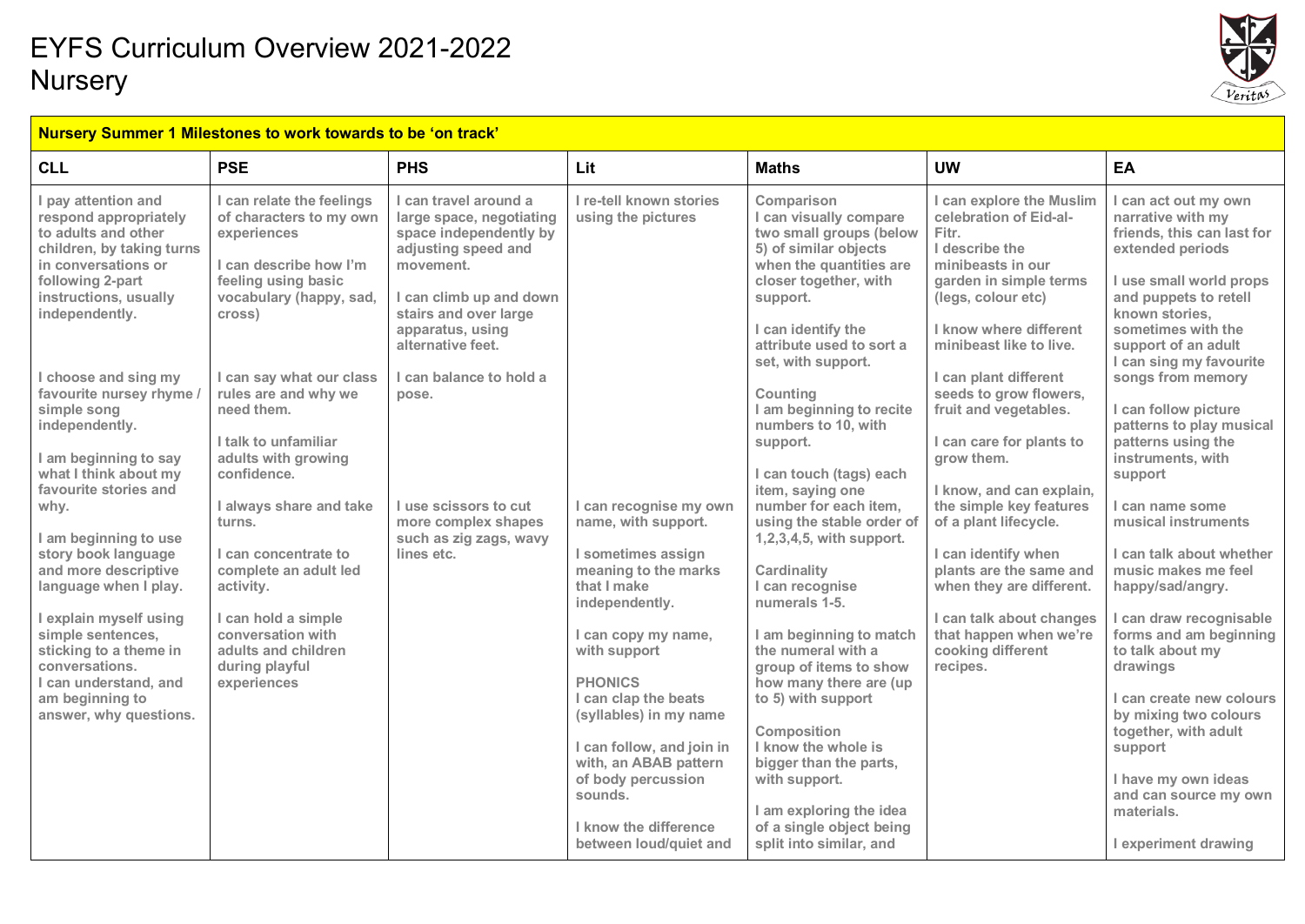

|  |  | fast/slow sounds.<br>I can clap the beats<br>(syllables) in my name.<br>I can hear some initial<br>sounds at the beginning<br>of spoken words.<br>I can orally blend and<br>segment CVC words<br>Shape<br>such as cat, dog, mat,<br>pot, sun tin with support | dissimilar, sized parts<br>and those parts being<br>combined to make the<br>whole in practical ways<br><b>Spatial Awareness</b><br>I understand positional<br>language such as; on<br>top, under and inside,<br>with prompts<br>I use 2d and 3d shapes<br>to create pictures and<br>models, with adult<br>support<br>I can find objects which<br>are flat, curved and<br>round.<br><b>Pattern</b><br>I can add to simple<br>linear patterns of two<br>repeating items, e.g.<br>stick, leaf (AB) and<br>explore simple linear<br>patterns of three<br>repeating items stick,<br>leaf, stone (ABC) with<br>support<br><b>Measure</b><br>I am beginning to use<br>the language of next<br>and last. |  | painting in response to<br>different sounds/music. |
|--|--|---------------------------------------------------------------------------------------------------------------------------------------------------------------------------------------------------------------------------------------------------------------|--------------------------------------------------------------------------------------------------------------------------------------------------------------------------------------------------------------------------------------------------------------------------------------------------------------------------------------------------------------------------------------------------------------------------------------------------------------------------------------------------------------------------------------------------------------------------------------------------------------------------------------------------------------------------------------------------|--|----------------------------------------------------|
|--|--|---------------------------------------------------------------------------------------------------------------------------------------------------------------------------------------------------------------------------------------------------------------|--------------------------------------------------------------------------------------------------------------------------------------------------------------------------------------------------------------------------------------------------------------------------------------------------------------------------------------------------------------------------------------------------------------------------------------------------------------------------------------------------------------------------------------------------------------------------------------------------------------------------------------------------------------------------------------------------|--|----------------------------------------------------|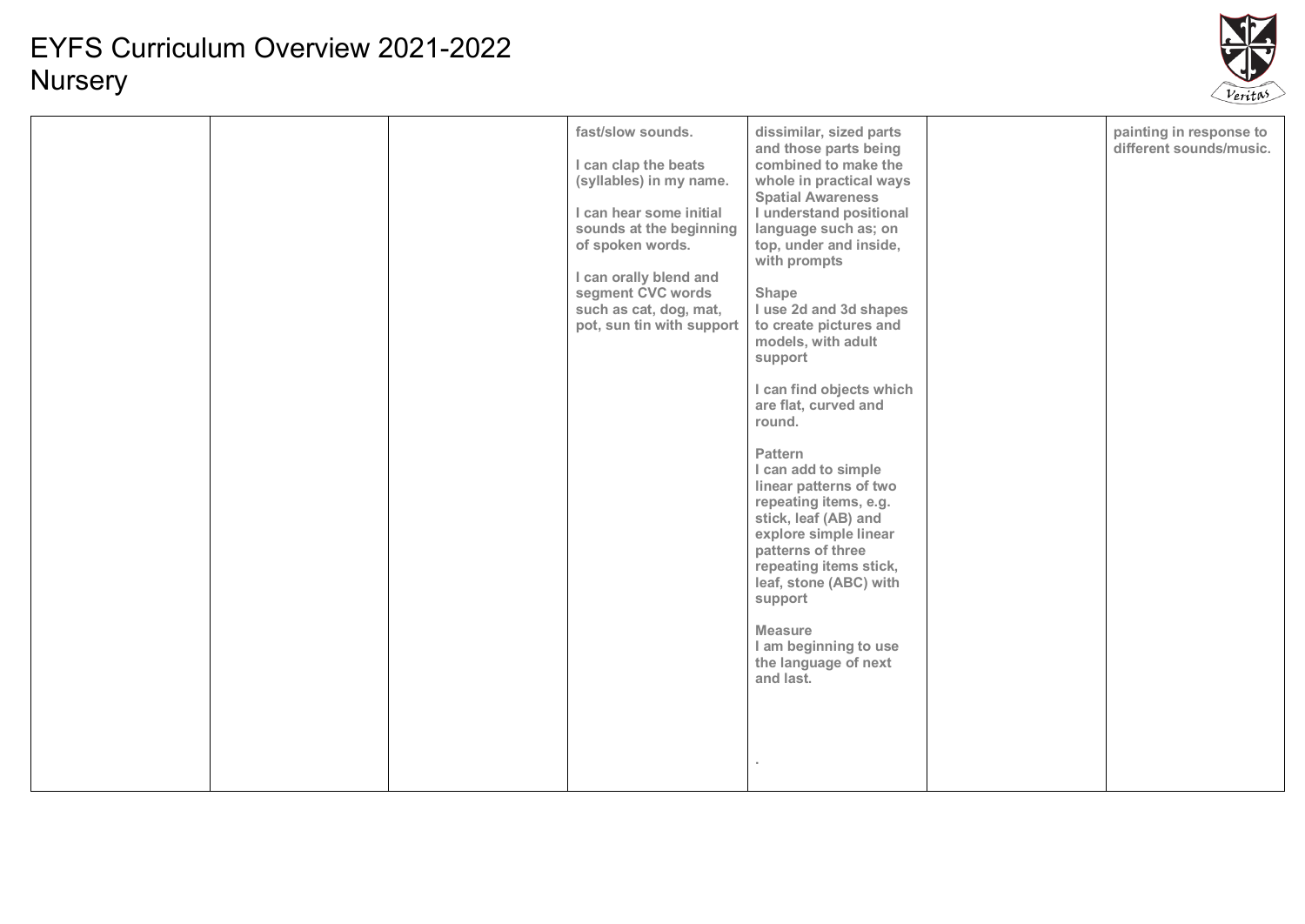

#### **Nursery Summer 2 Milestones to work towards to be 'on track'**

| <b>CLL</b>                                                                                                                                                                                                                                                                                                | <b>PSE</b>                                                                                                                                                                                                                                                                                                                                                | <b>PHS</b>                                                                                                                                                                                                                                                                 | Lit                                                                                                                                                                                                                                                                                                           | <b>Maths</b>                                                                                                                                                                                                                                                                                                                                                     | <b>UW</b>                                                                                                                                                                                                                                                                                                                                                                               | EA                                                                                                                                                                                                                                                                                                                               |
|-----------------------------------------------------------------------------------------------------------------------------------------------------------------------------------------------------------------------------------------------------------------------------------------------------------|-----------------------------------------------------------------------------------------------------------------------------------------------------------------------------------------------------------------------------------------------------------------------------------------------------------------------------------------------------------|----------------------------------------------------------------------------------------------------------------------------------------------------------------------------------------------------------------------------------------------------------------------------|---------------------------------------------------------------------------------------------------------------------------------------------------------------------------------------------------------------------------------------------------------------------------------------------------------------|------------------------------------------------------------------------------------------------------------------------------------------------------------------------------------------------------------------------------------------------------------------------------------------------------------------------------------------------------------------|-----------------------------------------------------------------------------------------------------------------------------------------------------------------------------------------------------------------------------------------------------------------------------------------------------------------------------------------------------------------------------------------|----------------------------------------------------------------------------------------------------------------------------------------------------------------------------------------------------------------------------------------------------------------------------------------------------------------------------------|
| I pay attention to more<br>than 1 thing at a time.<br>I listen to and join in<br>with, songs, rhymes,<br>stories, and associated<br>actions.<br>I sing my favourite<br>songs off by heart.<br>I can offer my own ideas<br>in different situations.<br>I talk in full sentences,<br>of at least 4-6 words. | I can identify and<br>explain my emotions<br>using a growing range<br>of words (excited,<br>surprised, confused,<br>angry)<br>I can listen to and<br>complete 2-part<br>instructions given by<br>my teachers.<br>I know and follow our<br>class rules and routines<br>independently.                                                                      | I confidently use a<br>range of large and small<br>apparatus indoors and<br>outside.<br>I can name some<br>healthy foods<br>I can hold a pen or<br>pencil, usually using a<br>tripod grip.<br>I can control scissors to<br>cut different shapes to<br>add to my creations. | I have favourite known<br>stories and can talk<br>about these with an<br>adult                                                                                                                                                                                                                                | Comparison<br><b>Compares two small</b><br>groups of up to five<br>objects, saying when<br>there are the same<br>number of objects in<br>each group, e.g. You've<br>got two, I've got two.<br>Same!<br>I can identify the<br>attribute used to sort a<br>set<br>Counting<br>I can recite numbers to<br>10 and enjoy counting<br>verbally as far as I can         | I know that people wear<br>different clothes in<br>different countries.<br>depending on the<br>climate and culture<br>I can identify important<br>people in my<br>community and can<br>simply explain the jobs<br>that they do.<br>I can take on the role of<br>different occupations<br>through role play.<br>I know that the world is<br>made up of different<br>countries which have | I use unrelated objects<br>as substitutes for other<br>things, as props to<br>support my play.<br>I use small world props<br>and puppets to retell<br>known stories,<br>I sometimes make up<br>my own songs<br>I can choose<br>instruments to match<br>characters and feelings<br>when enacting stories /<br>songs with an adult |
| I retell the main points<br>of my favourite stories<br>My spoken vocabulary<br>uses words / phrases<br>I've learnt in stories and<br>other reading.<br>I can answer where.<br>when, how and why<br>questions, sometimes<br>adding more detail to<br>my answers.                                           | I am confident to talk to<br>unfamiliar adults and<br>children.<br>I can solve conflicts by<br>talking with others to<br>help them see my point<br>of view.<br>I share and take turns<br>during adult led<br>opportunities and play<br>based provision.<br>I know that I need to<br>listen to my friends and<br>teachers and can show<br>this by looking. |                                                                                                                                                                                                                                                                            | I can recognise my own<br>name<br>I can assign meaning to<br>the marks that I make<br>independently.<br>I can write my own<br>name.<br><b>PHONICS</b><br>I can say a string of<br>words that rhyme with a<br>given word, with the<br>help of props or an adult<br>I can orally blend and<br>segment CVC words | go<br>I can touch (tags) each<br>item, saying one<br>number for each item.<br>using the stable order of<br>1, 2, 3, 4, 5.<br>I use some number<br>names and number<br>language<br>within play<br>Cardinality<br>I am beginning to<br>recognise numerals 5 to<br>10<br>I can link numerals with<br>amounts up to 5 and<br>maybe beyond<br>I can subitise one, two | different climates e.g.<br>hot, cold, jungle, desert<br>I can explore and<br>investigate shadows<br>I can operate simple<br>codable toys (e.g.,<br><b>BEEBOTS and other</b><br>battery / remote<br>controlled toys)<br>I can talk about changes<br>that happen when we're<br>cooking different<br>recipes.                                                                              | I can select and adapt<br>materials and<br>techniques l've learnt to<br>create a chosen design<br>I can draw with<br>increasing detail,<br>incorporating more<br>detailed features and<br>elements.<br>I can use staples and<br>hole punches to make<br>books and join things,<br>with adult support                             |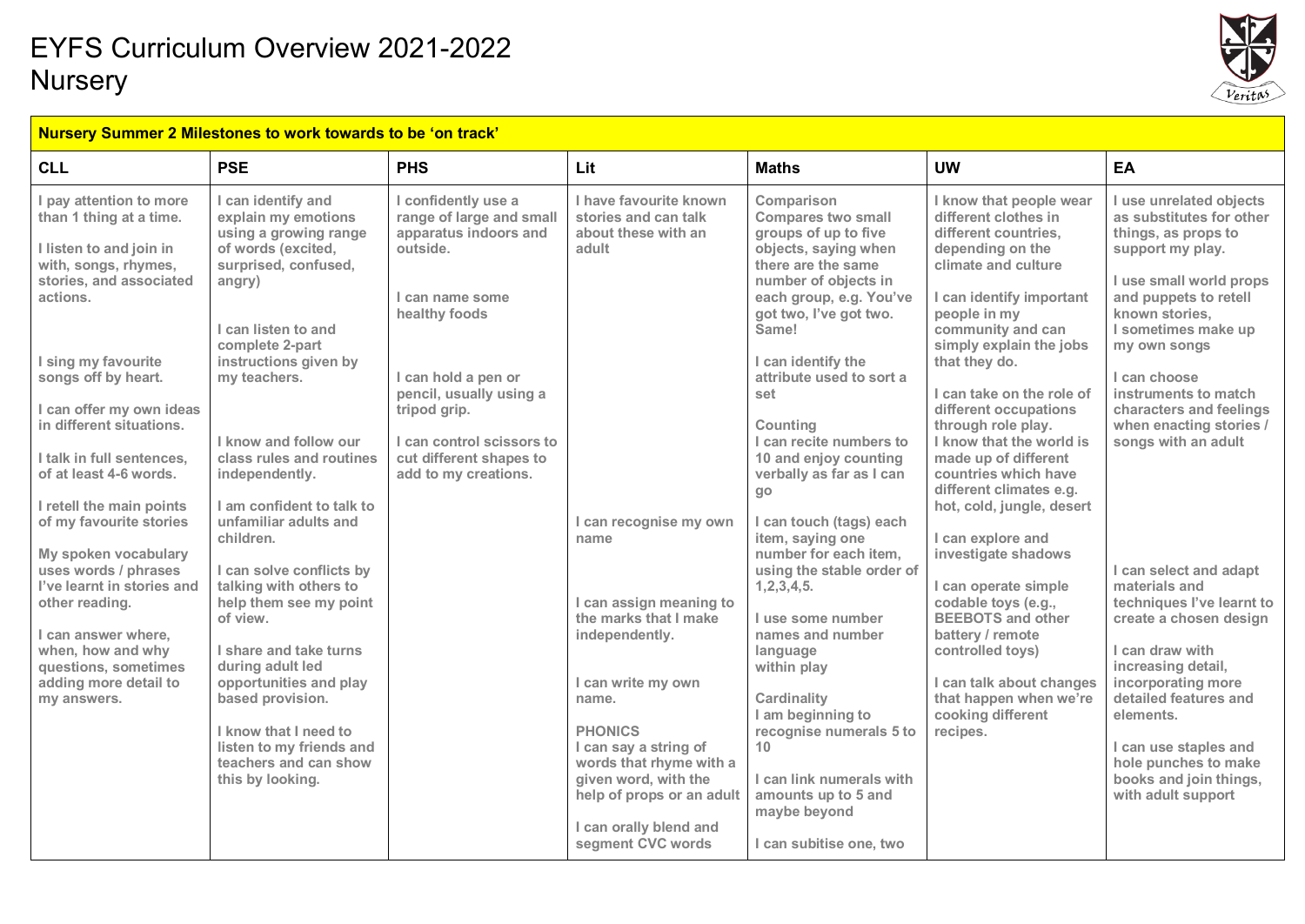

|  | such as cat, dog, mat,<br>pot, sun, tin.<br>I can find two objects<br>that begin with the same<br>initial sound. | and three objects<br>(without<br>counting)<br>I can count up to five<br>items, recognising that<br>the last<br>number said represents<br>the total counted so far<br>(cardinal principle)<br>Composition<br>I know that the whole is<br>bigger than the parts.<br>I am beginning to<br>recognise that each<br>counting number is one<br>more than the one<br>before<br>I can separate a group<br>of three or four objects<br>in different ways,<br>beginning to recognise<br>that the total is still the<br>same<br><b>Spatial Awareness</b><br>I can respond to and<br>use language of<br>position and direction<br>I can predict, move and<br>rotate objects to fit the<br>space or create the<br>shape I would like<br>Shape<br>I can select shapes<br>appropriately<br>I respond to both<br>informal language and<br>common<br>shape names |  |  |
|--|------------------------------------------------------------------------------------------------------------------|------------------------------------------------------------------------------------------------------------------------------------------------------------------------------------------------------------------------------------------------------------------------------------------------------------------------------------------------------------------------------------------------------------------------------------------------------------------------------------------------------------------------------------------------------------------------------------------------------------------------------------------------------------------------------------------------------------------------------------------------------------------------------------------------------------------------------------------------|--|--|
|--|------------------------------------------------------------------------------------------------------------------|------------------------------------------------------------------------------------------------------------------------------------------------------------------------------------------------------------------------------------------------------------------------------------------------------------------------------------------------------------------------------------------------------------------------------------------------------------------------------------------------------------------------------------------------------------------------------------------------------------------------------------------------------------------------------------------------------------------------------------------------------------------------------------------------------------------------------------------------|--|--|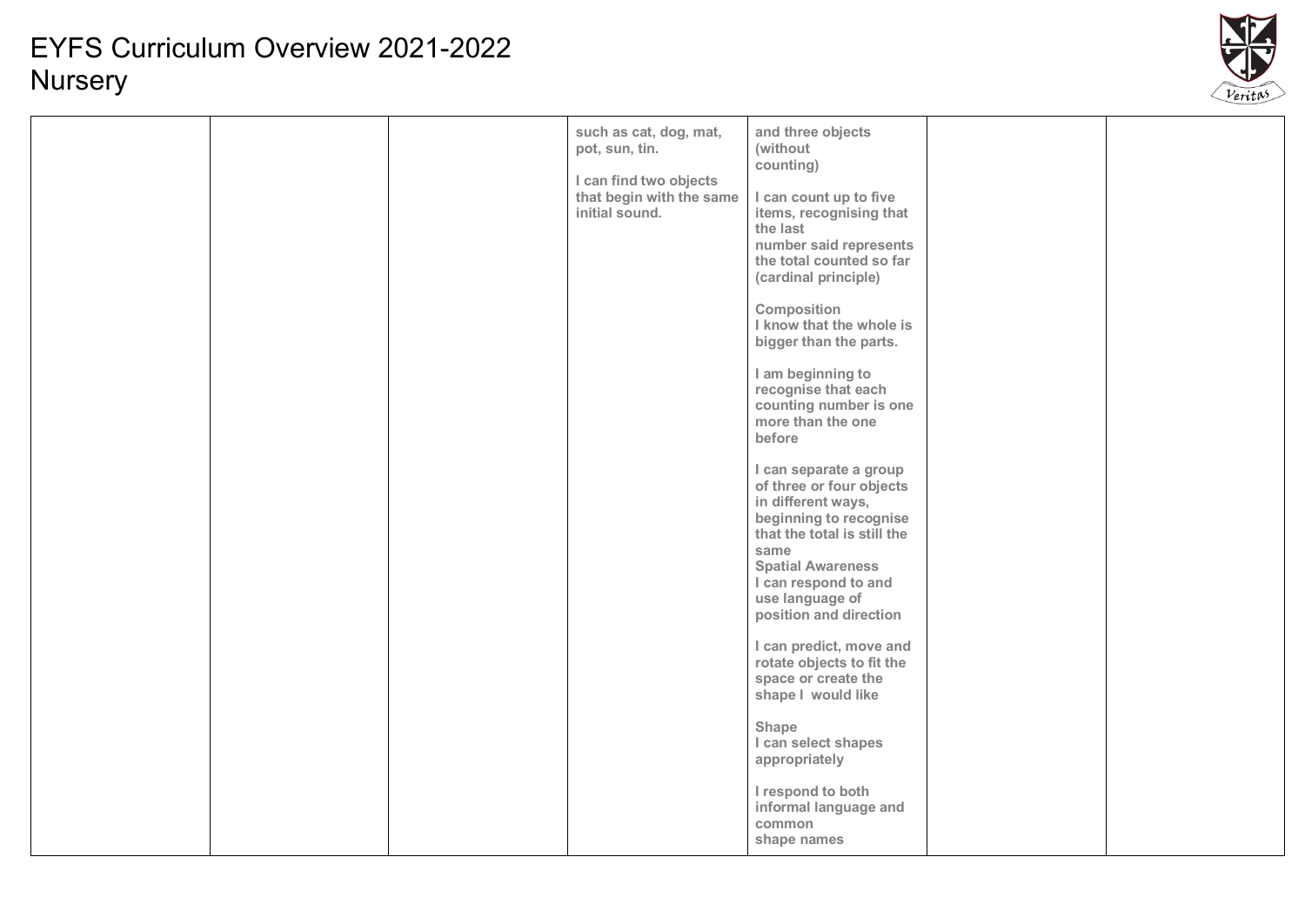

|  |  | I have an awareness of<br>shape similarities and<br>differences between<br>objects                                                                            |  |
|--|--|---------------------------------------------------------------------------------------------------------------------------------------------------------------|--|
|  |  | I enjoy combining<br>shapes to make new<br>shapes with 2D and 3D<br>shapes                                                                                    |  |
|  |  | Pattern<br>I can explore and adds<br>to simple linear patterns<br>of two or three<br>repeating items, e.g.<br>stick, leaf (AB) or stick,<br>leaf, stone (ABC) |  |
|  |  | I can join in with simple<br>patterns in sounds,<br>objects, games and<br>stories dance and<br>movement, predicting<br>what comes next                        |  |
|  |  | <b>Measure</b><br>In meaningful contexts,<br>finds the longer or<br>shorter, heavier or<br>lighter and more/less<br>full of two items                         |  |
|  |  | Recalls a sequence of<br>events in everyday life<br>and stories and use<br>language, such as first,<br>then, next, last                                       |  |